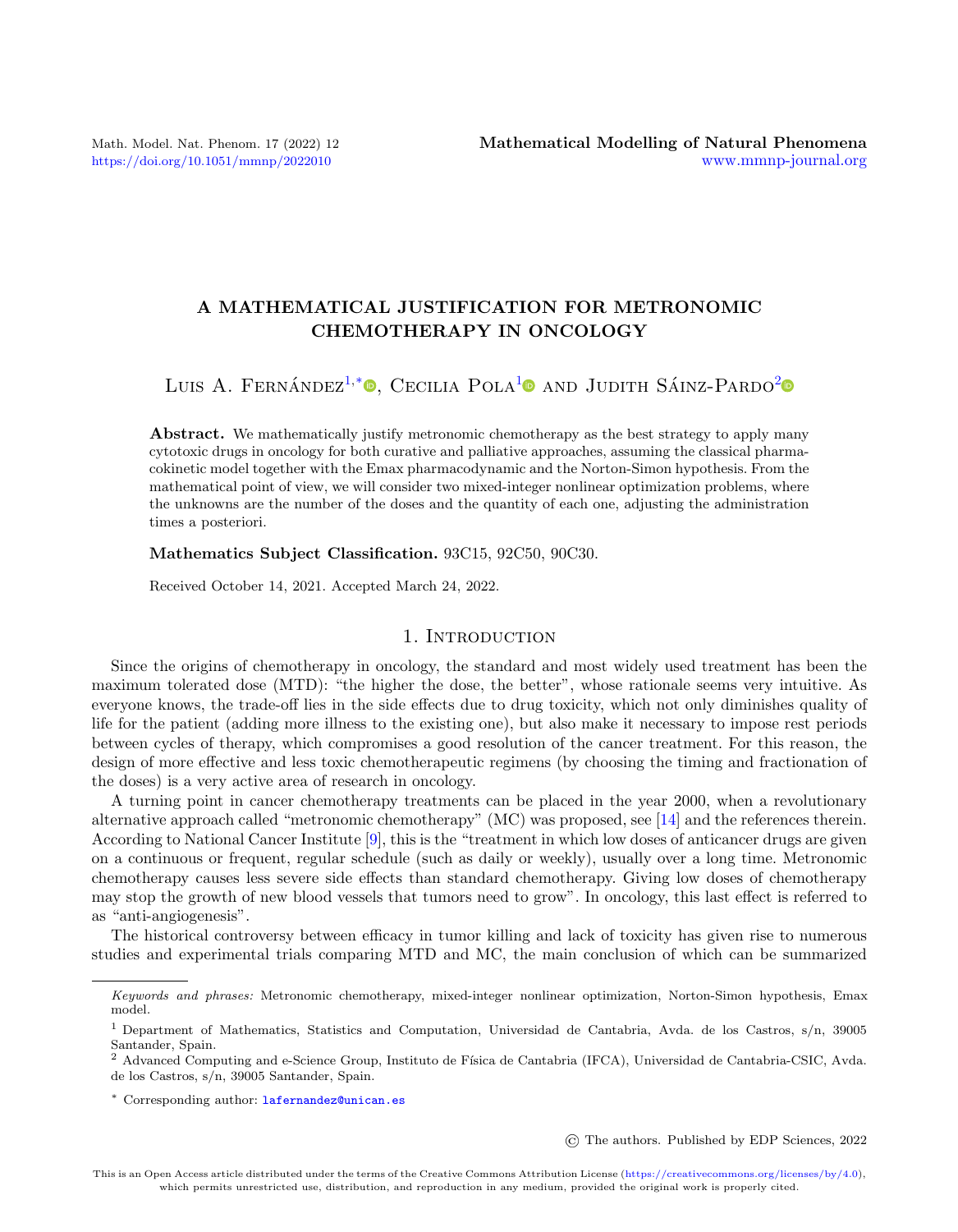#### $L.A. FERNÁNDEZ ET AL.$

by saying that "the body of experimental and clinical evidence, coupled with theoretical considerations [...] point to MC as a preferred course of action", see [\[7\]](#page-16-1). Among the theoretical considerations, in addition to the anti-angiogenesis effect, we can mention that MC can activate anti-tumor immunity and minimize therapeutic resistance.

In this work, we will justify mathematically that MC is the best strategy in oncology for many cytotoxic drugs and both curative and palliative treatments, using simple well-established mathematical models and without taking those additional benefits into account. To that end, we will study two different optimization problems that arise when modeling usual chemotherapy treatments for cancer: to minimize the tumor volume at a fixed final time (curative approach) or to minimize the total cumulative dose that a patient must take during a specific period of time for maintaining the tumor volume below a given threshold (palliative approach). We will assume a Gomperztian type tumor growth and the Norton-Simon hypothesis to represent the growthinhibitory influence due to the cytotoxic chemotherapy effect (see [\[11,](#page-16-2) [15\]](#page-17-1)) with the classical pharmacokinetics and the Emax pharmacodynamic model. As far as we know, the first reference on this topic including some mathematical argumentation is  $[6]$ , where the efficiency of MC was related with heterogeneous tumor populations (sensitive/resistant cells) assuming the log-kill hypothesis and Skipper's pharmacodynamic model; see also [\[8\]](#page-16-4) and the references therein.

From the mathematical point of view, the optimization problems under our consideration are nonlinear and of mixed-integer type (where we will have the number of treatment doses as an integer variable, N, and the amount of each individual dose as a continuous variable,  $d_i$ ). In both cases we will give explicit expressions of the approximated optimal solutions which will lead us to choose treatments corresponding to MC. A posteriori, the administration times can be adjusted (in fact, in several ways) completing the description of the treatment. We will illustrate the utility of our approach with numerical experiments concerning the treatment of some brain tumors that exhibit Gompertzian growth (see [\[16\]](#page-17-2)) using a cytotoxic drug called Temozolomide. This drug is the subject of many clinical and biological recent studies (see [\[2,](#page-16-5) [4,](#page-16-6) [10,](#page-16-7) [12\]](#page-16-8) and their references). The origin of this paper was an academic project [\[13\]](#page-17-3) submitted by the third author under the supervision of the other two authors.

## 2. Associated optimization problems

<span id="page-1-1"></span>Gompertz's law has often been used to simulate the growth of some untreated tumors (see for instance [\[1\]](#page-16-9)). In mathematical terms this can be described by the following ordinary differential equation (ODE):

<span id="page-1-2"></span>
$$
L'(t) = \Psi(L(t)),\tag{2.1}
$$

where

$$
\Psi(L) = \xi L \log \left(\frac{\theta}{L}\right).
$$

In the above equations,  $L(t)$  represents the tumor volume (or tumor size) at time t,  $\xi$  its growth rate and  $\theta$ the maximum size it can reach (also called carrying capacity for biological systems). In practice, the parameters  $\xi$  and  $\theta$  can also change with time (due to angiogenesis), but here we will focus on the simpler problem in which they are fixed.

As mentioned before, when using a cytotoxic drug to treat the tumor, we will consider the Norton-Simon hypothesis to model its effect; more precisely, we will assume that the growth-inhibiting effect due to the treatment is proportional to the growth rate of the untreated tumor (see [\[11,](#page-16-2) [15\]](#page-17-1)). Mathematically, this can be written as

<span id="page-1-0"></span>
$$
L'(t) = \Psi(L(t))(1 - \rho(t)).
$$
\n(2.2)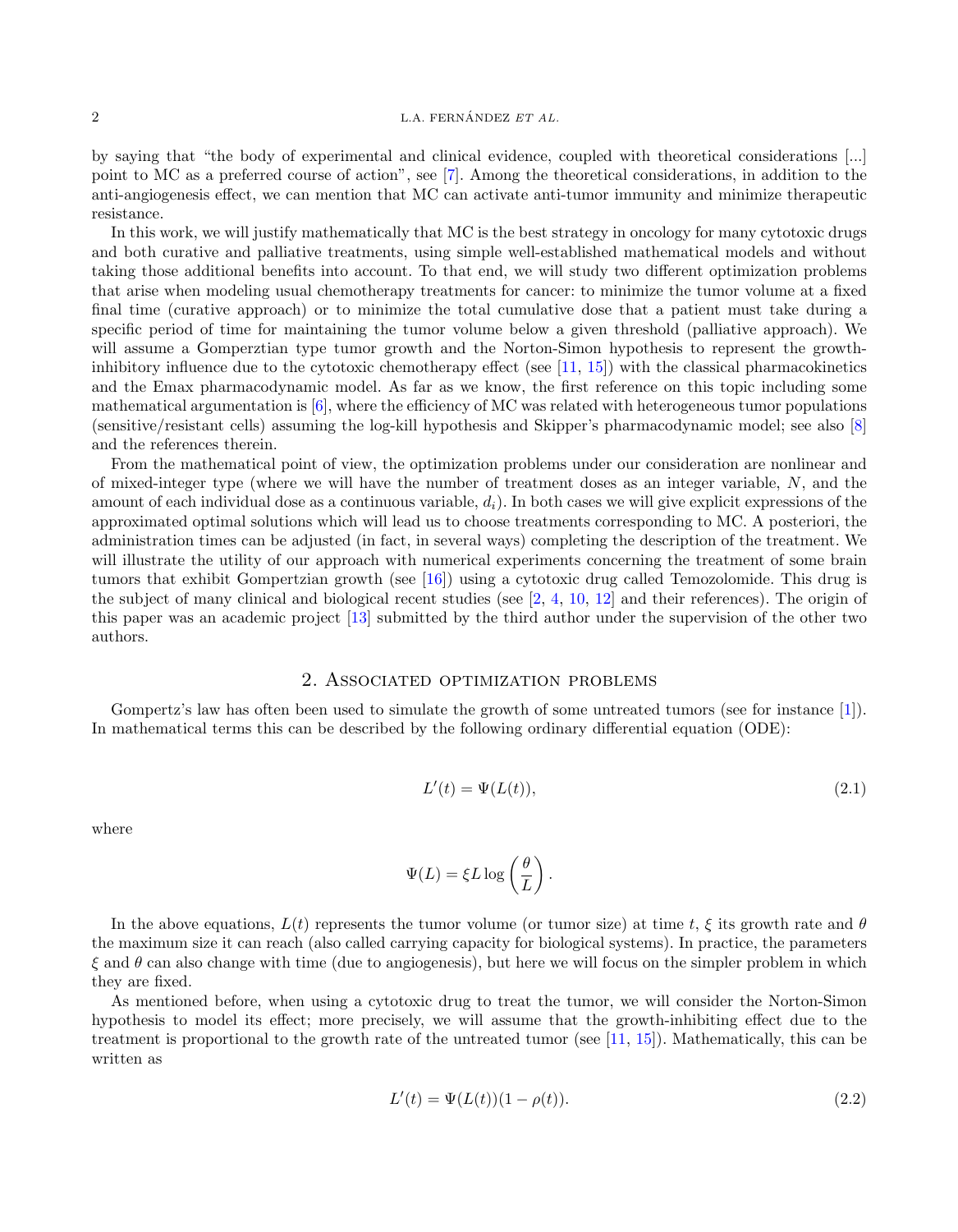Here the term  $\Psi(L(t))\rho(t)$  represents the growth-inhibitory influence due to the cytotoxic chemotherapy effect and it reflects both, the level of the therapy at time t,  $\rho(t)$ , and the tumor's sensitivity to therapy.

First, let us present a general result for the existence and uniqueness of solution for the Cauchy problem associated with [\(2.2\)](#page-1-0) (see [\[5\]](#page-16-10) for the proof). As usual, we will denote by  $W^{1,\infty}(0,T)$  the Sobolev space of all functions in  $L^{\infty}(0,T)$  having first order weak derivative (in the distributional sense) also belonging to  $L^{\infty}(0,T)$ . It is well known that  $W^{1,\infty}(0,T)$  can be identified with  $C^{0,1}[0,T]$ , the space of Lipschitz continuous functions in  $[0, T]$ , after a possible redefinition on a set of zero measure.

**Theorem 2.1.** Let us assume that  $\xi$ ,  $\theta$ ,  $L_0$  and T are given positive real numbers,  $L_0 \in (0, \theta)$  and  $\rho \in L^{\infty}(0, T)$ . Then, there exists a unique solution  $L \in W^{1,\infty}(0,T)$  of the following Cauchy problem

<span id="page-2-0"></span>
$$
L'(t) = \xi L(t) \log \left(\frac{\theta}{L(t)}\right) (1 - \rho(t)), \quad L(0) = L_0,
$$
\n(2.3)

given by

<span id="page-2-2"></span>
$$
L(t) = \theta \exp\left(\log\left(L_0/\theta\right) \exp\left(-\xi \int_0^t (1-\rho(s))ds\right)\right), \quad \forall t \in [0, T].\tag{2.4}
$$

Depending on the expression of  $\rho(t)$ , different pharmacodynamics (PD) can be studied. In this work we consider the classic Emax model:

<span id="page-2-1"></span>
$$
\rho(t) = \frac{k_1 c(t)}{k_2 + c(t)},
$$
\n(2.5)

where  $k_1$  and  $k_2$  are fixed positive real numbers and  $c(t)$  denotes the concentration of the drug in the tumor at time t. More precisely,  $k_1$  represents the maximum effect of the drug on the tumor and  $k_2$  is the half maximal effective concentration, i.e the concentration producing  $50\%$  of the maximum effect, usually denoted by  $EC50$ . Other choices have been considered in the literature, as the Skipper model where  $\rho(t) = k_1 c(t)$ . The Emax model seems to be more appropriate from the clinical point of view because it saturates for high concentration values.

Another crucial term is related with the pharmacokinetics (PK). We use the following Cauchy problem to describe the PK of the drug:

<span id="page-2-3"></span>
$$
\begin{cases}\nc'(t) = -\lambda c(t) + \sum_{i=1}^{N} \sigma d_i \delta(t - t_i), \\
c(0) = 0.\n\end{cases}
$$
\n(2.6)

The coefficient  $\lambda$  is the clearance rate and it is related to the half-life of the drug  $(t_{1/2})$  by the expression  $\lambda = \log(2)/t_{1/2}$ . The second term on the right hand of the equation depends on both the specific drug and the way it is administered. We assume that N doses,  $\{d_i\}_{i=1}^N$ , will be used at N dosage times,  $\{t_i\}_{i=1}^N$ , such that  $0 \leq t_1 < \ldots < t_N$ . The coefficient  $\sigma$  is determined on the basis of drug-, patient- and tumor-specific parameters. For instance, in the case of brain tumors the drug loss during the transport to the brain has to be taken into account, see [\[2\]](#page-16-5) and the references therein. In other cases,  $\sigma = \frac{\alpha}{\tau}$  $\frac{\alpha}{V_D \beta}$ , where  $\alpha$  is the patient's body surface area,  $V_D$  is the volume of distribution of the drug (given in l/kg) and  $\beta$  is the patient weight in kg. Finally,  $\delta(t-t_i)$ is the Dirac delta distribution concentrated at  $t_i$ .

In principle, it seems reasonable to consider the administration times  $\{t_i\}_{i=1}^N$  as variables of the optimization problems, as well as N and the doses  $\{d_i\}_{i=1}^N$ . However, this approach would lead us into serious difficulties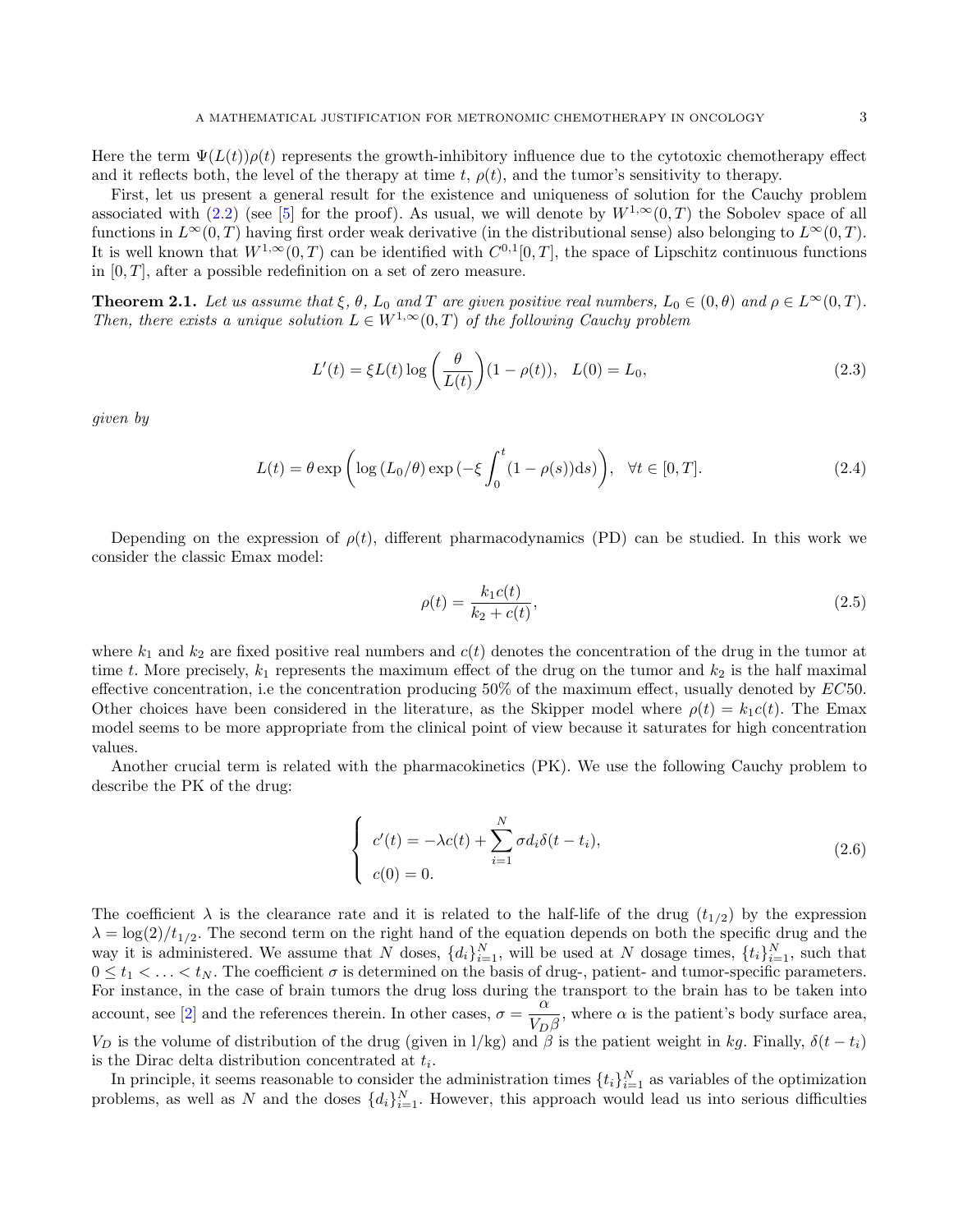#### $1.4$  ERNÁNDEZ ET AL.

because the criterion for deciding a priori the characteristics that determine the feasible protocols may be unknown even to the specialist and in practice, this would make the mathematical approach unfeasible. Instead, after some calculations and under our main hypothesis [\(3.4\)](#page-5-0), see below, we will obtain formulations that are independent of the administration times and valid for many cytotoxic drugs. For these cases we propose to consider the administration times set in a first step (patterned or irregularly distributed, as one prefers, but verifying condition  $(3.4)$ ), readjusting them after the optimization process has finished, *i.e.*, once N and the doses  $\{d_i\}_{i=1}^N$  have been determined.

In this paper we are interested in the solutions of two optimization problems associated with the Cauchy problem [\(2.3\)](#page-2-0) using the Emax model [\(2.5\)](#page-2-1) and when the following data are given: the final time  $T(T >$  $t_N$ ) and the levels of effectiveness and the toxicity of each individual dose,  $d_{\min}$  and  $d_{\max}$ , respectively. We assume  $0 < d_{\text{min}} < d_{\text{max}}$ . To simplify some expressions we will use  $t_{N+1} = T$ . As we have explained before, the administration times  $t_i$ ,  $i = 1, ..., N$ , are fixed a priori satisfying [\(3.4\)](#page-5-0), but the number N of the treatment doses is a variable to be determined.

Firstly, we consider a curative approach with the goal of minimizing the tumor volume at the final time T with a fixed cumulative dose, D, that will be divided into N smaller doses,  $\{d_i\}_{i=1}^N$ , to be determined. Hence we formulate the following problem with  $N+1$  variables

$$
(P_1)\begin{cases}\n\min_{N \in \mathbb{N}, d = (d_1, \dots, d_N) \in \mathbb{R}^N, \\
N \in \mathbb{N}, d = (d_1, \dots, d_N) \in \mathbb{R}^N, \\
\text{subject to } \sum_{\substack{i=1 \ i \text{min} \le d_i \le d_{\text{max}, \quad i = 1, \dots, N.}}\n\end{cases}
$$
\n
$$
(2.7)
$$

Using [\(2.4\)](#page-2-2) and the fact that  $L_0 < \theta$  (where  $L_0$  is the initial tumor size), we transform  $(P_1)$  into the following problem:

<span id="page-3-0"></span>
$$
\begin{cases}\n\max \int_0^T \rho(s) ds, \\
N \in \mathbb{N}, d = (d_1, \dots, d_N) \in \mathbb{R}^N, \\
\text{subject to } \sum_{\substack{i=1 \ i \text{dim} \le d_i \le d_{\text{max}}}}^N, \quad i = 1, \dots, N.\n\end{cases}
$$
\n(2.8)

Now, let's formulate the problem related to a palliative approach in which we want to minimize the total dose (determining N and  $d_i$ , for  $i = 1, ..., N$ ) while maintaining the tumor volume at T below a given threshold  $L_* > 0$  that is not harmful to the patient, allowing him to have an acceptable quality of life. We consider the same bound constraints on the individual doses as in the previous optimization problem:

$$
(P_2)\n\begin{cases}\n\min \sum_{i=1}^{N} d_i, \\
N \in \mathbb{N}, d = (d_1, \dots, d_N) \in \mathbb{R}^N, \\
\text{subject to } L(T) \le L_*, \\
d_{\min} \le d_i \le d_{\max}, \quad i = 1, \dots, N.\n\end{cases}
$$
\n(2.9)

Using again  $(2.4)$ , it is easy to check the equivalence:

<span id="page-3-1"></span>
$$
L(T) \le L_* \Longleftrightarrow \int_0^T \rho(s)ds \ge T + T_R, \text{with } T_R = \frac{1}{\xi} \log \left( \frac{\log \left( L_*/\theta \right)}{\log \left( L_0/\theta \right)} \right). \tag{2.10}
$$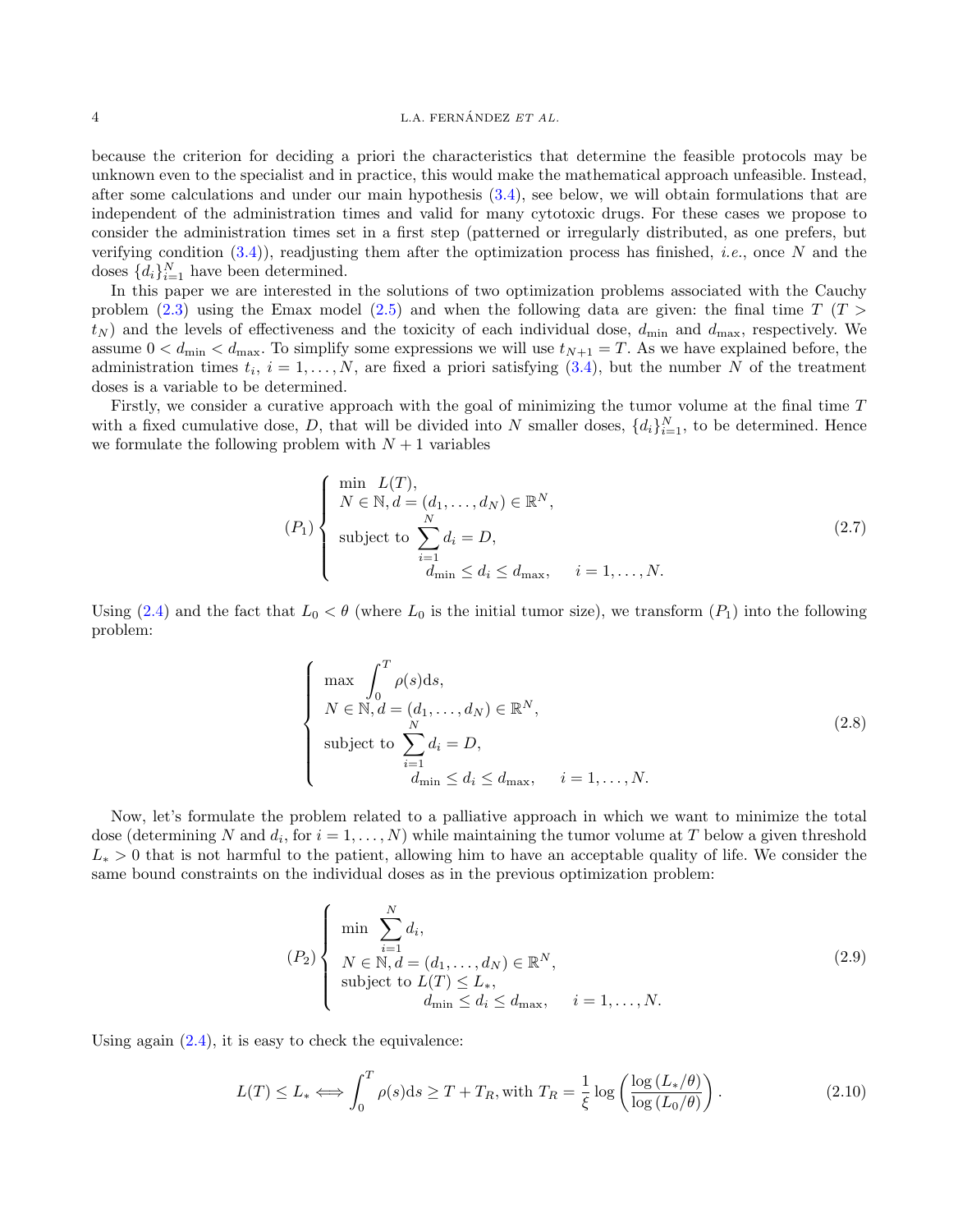Therefore, we can reformulate the problem  $(P_2)$  as follows:

<span id="page-4-1"></span>
$$
\begin{cases}\n\min \sum_{i=1}^{N} d_i, \\
N \in \mathbb{N}, d = (d_1, \dots, d_N) \in \mathbb{R}^N, \\
\text{subject to } \int_0^T \rho(s) \, \mathrm{d}s \ge T + T_R, \\
d_{\min} \le d_i \le d_{\max}, \quad i = 1, \dots, N.\n\end{cases} \tag{2.11}
$$

# 3. Optimal treatments

In view of our optimization problems it is convenient to have an explicit formulation for the concentration of the drug.

**Proposition 3.1.** The solution of the Cauchy problem  $(2.6)$  is given by

<span id="page-4-0"></span>
$$
c(t) = \begin{cases} 0, & \text{if } t \in [0, t_1), \\ \sigma e^{-\lambda t} e^{\lambda t_1} d_1, & \text{if } t \in [t_1, t_2), \\ \sigma e^{-\lambda t} (e^{\lambda t_1} d_1 + e^{\lambda t_2} d_2), & \text{if } t \in [t_2, t_3), \\ \vdots & \vdots \\ \sigma e^{-\lambda t} (e^{\lambda t_1} d_1 + \ldots + e^{\lambda t_{N-1}} d_{N-1}), & \text{if } t \in [t_{N-1}, t_N), \\ \sigma e^{-\lambda t} (e^{\lambda t_1} d_1 + \ldots + e^{\lambda t_N} d_N), & \text{if } t \in [t_N, T). \end{cases}
$$
(3.1)

Proof. Applying Laplace transform to problem [\(2.6\)](#page-2-3) we get

$$
s\mathcal{L}(c)(s) = -\lambda \mathcal{L}(c)(s) + \sum_{i=1}^{N} \sigma d_i e^{-st_i},
$$

and consequently,

$$
\mathcal{L}(c)(s) = \sum_{i=1}^{N} \sigma d_i \frac{e^{-st_i}}{s+\lambda} = \sum_{i=1}^{N} \sigma d_i e^{-st_i} \mathcal{L}(e^{-\lambda t})(s) = \sum_{i=1}^{N} \sigma d_i \mathcal{L}(g_i)(s),
$$

where

$$
g_i(t) = \begin{cases} 0, & \text{if } 0 \le t \le t_i, \\ e^{-\lambda(t-t_i)}, & \text{if } t \ge t_i. \end{cases}
$$

This implies that

$$
c(t) = \sum_{i=1}^{N} \sigma d_i g_i(t),
$$

which is equivalent to  $(3.1)$ .

<span id="page-4-2"></span>We continue by obtaining the expression for the integral term appearing in  $(2.8)$  and  $(2.11)$ . In this respect, we present the following result:

 $\Box$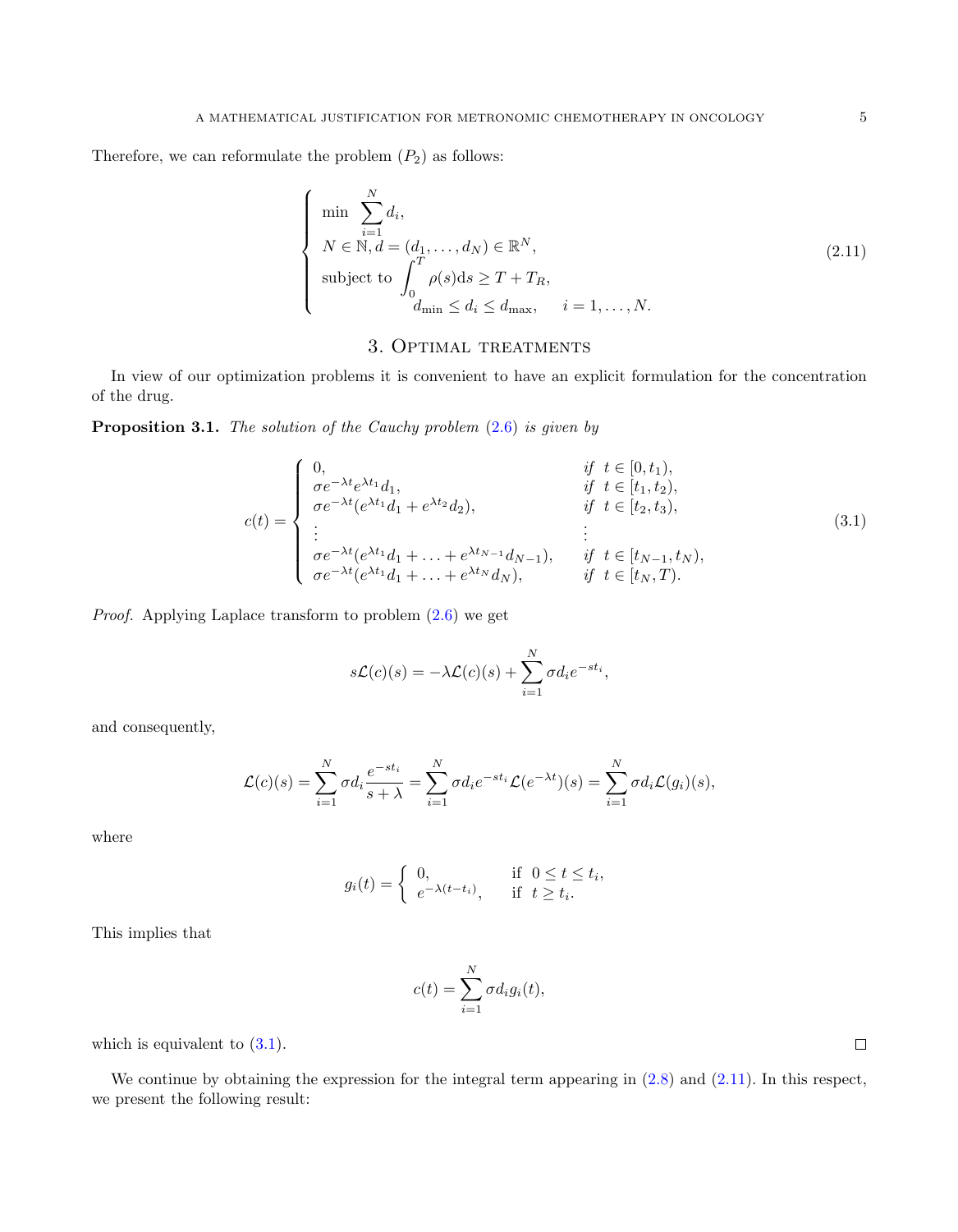**Lemma 3.2.** Let us assume that  $c(t)$  is given by [\(3.1\)](#page-4-0) and  $\rho(t)$  by [\(2.5\)](#page-2-1). Then, it is verified that

<span id="page-5-1"></span>
$$
\int_0^T \rho(s) \, ds = \frac{k_1}{\lambda} \log \left( \frac{(d_1 + \tilde{k}_2) \prod_{i=2}^N (\sum_{j=1}^{i-1} d_j e^{\lambda(t_j - t_i)} + d_i + \tilde{k}_2)}{\prod_{i=1}^N (\sum_{j=1}^i d_j e^{\lambda(t_j - t_{i+1})} + \tilde{k}_2)} \right), \tag{3.2}
$$

where  $\tilde{k}_2 = k_2/\sigma$  and  $t_{N+1} = T$ .

*Proof.* Using [\(3.1\)](#page-4-0) and the definition of  $\rho$ , we derive [\(3.2\)](#page-5-1) from the following equalities:

$$
\int_{t_1}^{t_2} \frac{c(s)}{k_2 + c(s)} ds = \frac{1}{\lambda} \log \left( \frac{d_1 + \tilde{k}_2}{d_1 e^{\lambda(t_1 - t_2)} + \tilde{k}_2} \right),
$$

$$
\int_{t_i}^{t_{i+1}} \frac{c(s)}{k_2 + c(s)} ds = \frac{1}{\lambda} \log \left( \frac{d_1 e^{\lambda(t_1 - t_i)} + \dots + d_{i-1} e^{\lambda(t_{i-1} - t_i)} + d_i + \tilde{k}_2}{d_1 e^{\lambda(t_1 - t_{i+1})} + \dots + d_i e^{\lambda(t_i - t_{i+1})} + \tilde{k}_2} \right),
$$

for  $i = 2, \ldots, N - 1$  and taking into account that the integral corresponding to the interval  $[t_N, T]$  is similar to the previous expression changing  $t_i$  by  $t_N$  and  $t_{i+1}$  by  $T$ .  $\Box$ 

#### 3.1. Curative approach

We start by considering the problem  $(P_1)$  defined in Section [2](#page-1-1) (in which we want to minimize the tumor volume at time T with a fixed cumulative dose D). In this case, using  $(2.8)$ ,  $(3.2)$ , the positivity of  $k_1/\lambda$  and the monotonicity of the logarithm function, we reformulate the problem  $(P_1)$  as follows:

<span id="page-5-2"></span>
$$
\begin{cases}\n\max f_1(N,d) = \frac{(d_1 + \tilde{k}_2) \prod_{i=2}^N (\sum_{j=1}^{i-1} d_j e^{\lambda(t_j - t_i)} + d_i + \tilde{k}_2)}{\prod_{i=1}^N (\sum_{j=1}^i d_j e^{\lambda(t_j - t_{i+1})} + \tilde{k}_2)},\\ N \in \mathbb{N}, d = (d_1, \dots, d_N) \in \mathbb{R}^N,\\ \text{subject to } \sum_{i=1}^N d_i = D,\\ \frac{d_{\min}}{d_{\min}} \le d_i \le d_{\max}, \quad i = 1, \dots, N.\n\end{cases} \tag{3.3}
$$

Note that it is a mixed-integer nonlinear optimization problem with an integer variable, N, and N continuous variables,  $d_i$ .

In order to simplify the objective function  $f_1$ , along the rest of the work, we will assume the **main hypothesis** that we are considering cytotoxic drugs such that their half maximal effective concentrations  $(k_2)$  and their maximum tolerated dose concentrations  $(\sigma d_{\text{max}})$  verify the following condition:

<span id="page-5-0"></span>
$$
\sigma d_{\text{max}} e^{-\lambda s} \ll k_2,\tag{3.4}
$$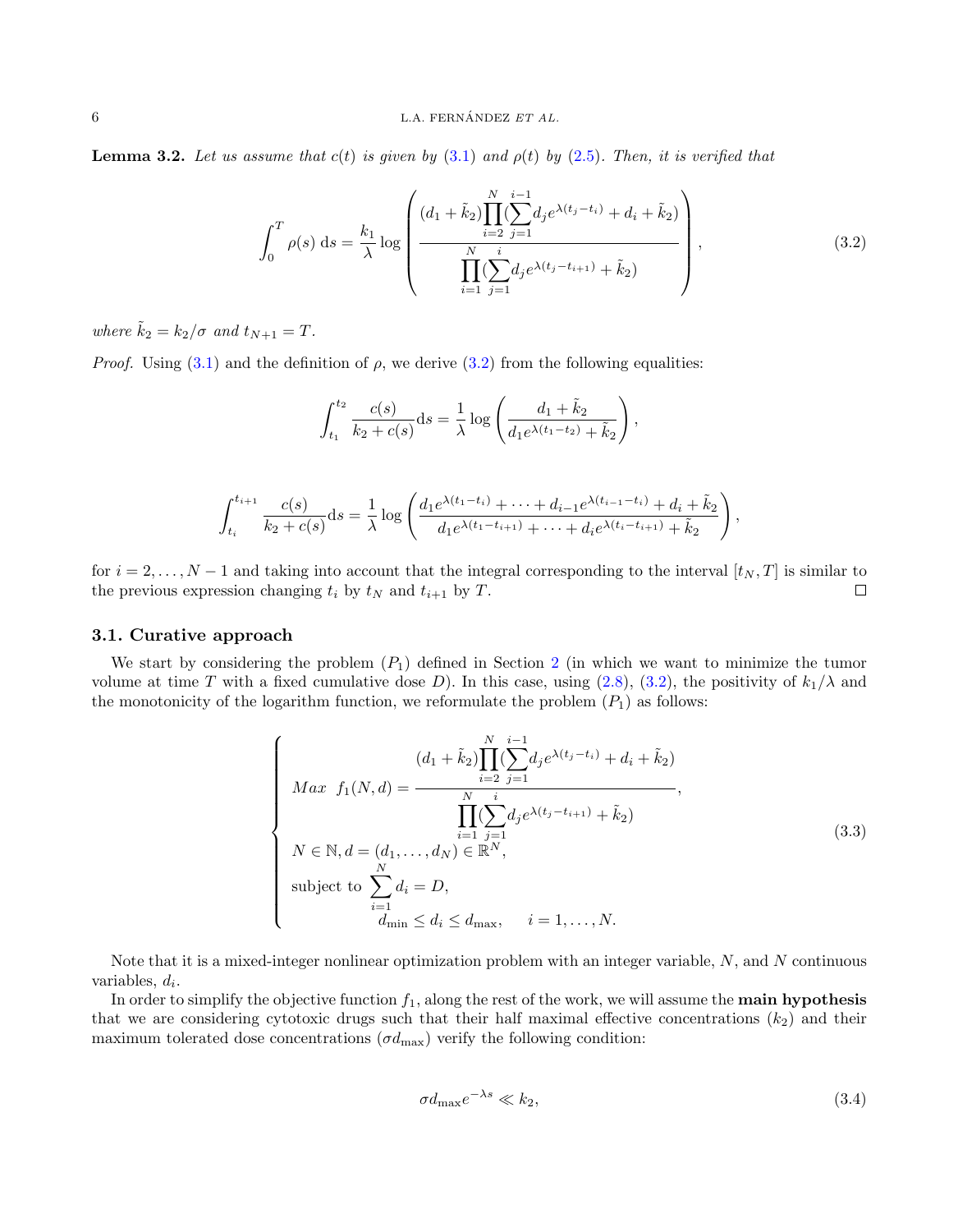where s denotes the minimum of the elapsed time periods; this is

$$
s = \min\{t_{i+1} - t_i : i = 1, \dots, N\}.
$$

Let us stress that this condition holds (at least) when  $\lambda$  is sufficiently large (or equivalently, the half-life of the drug is sufficiently small). We will show later that many of the common cytotoxic drugs meet this condition, see Table [1.](#page-8-0)

Assuming [\(3.4\)](#page-5-0) and recalling that  $\tilde{k}_2 = k_2/\sigma$ , we have the following approximation for the objective function:

<span id="page-6-2"></span>
$$
f_1(N,d) \approx \prod_{i=1}^N \left(\frac{d_i}{\tilde{k}_2} + 1\right),\tag{3.5}
$$

that leads to the mixed-integer nonlinear programming problem:

<span id="page-6-3"></span>
$$
(\hat{P}_1)
$$
\n
$$
\begin{cases}\nMax \hat{f}_1(N,d) = \prod_{i=1}^N \left(\frac{d_i}{\tilde{k}_2} + 1\right), \\
N \in \mathbb{N}, d = (d_1, \dots, d_N) \in \mathbb{R}^N, \\
\text{subject to } \sum_{i=1}^N d_i = D, \\
d_{\min} \le d_i \le d_{\max}, \quad i = 1, \dots, N.\n\end{cases}
$$
\n(3.6)

At this point, it is very important to underline that the administration times  $\{t_i\}_{i=1}^N$  do not appear in the formulation of  $(\hat{P}_1)$ . This is a crucial property that will allow us to break the vicious circle mentioned in the previous section: for many cytotoxic drugs we will first determine N and the doses  $\{d_i\}_{i=1}^N$  as the solution of  $(\hat{P}_1)$  and then assign appropriate administration times, checking that  $(3.4)$  holds.

Using the bound constraints and the total dose value, in order to have a non-empty set of feasible points, we must assume

<span id="page-6-0"></span>
$$
[D/d_{\text{max}}, D/d_{\text{min}}] \cap \mathbb{N} \neq \emptyset. \tag{3.7}
$$

In particular, hypothesis  $(3.7)$  implies that only a finite number of values for variable N have to be taken into account to solve the optimization problem. Namely,

<span id="page-6-1"></span>
$$
N \in \{ [D/d_{\text{max}}], \dots, [D/d_{\text{min}}] \},\tag{3.8}
$$

where  $|x|$  denotes the greatest integer less than or equal to x and  $[x]$  the least integer greater than or equal to  $\hat{x}$ .

Now, for each fixed feasible value of  $N$ , we can formulate the following continuous nonlinear programming problem:

<span id="page-6-4"></span>
$$
(\hat{P}_1^N) \begin{cases} Max \quad \hat{f}_1^N(d) = \prod_{i=1}^N \left(\frac{d_i}{\tilde{k}_2} + 1\right), \\ d = (d_1, \dots, d_N) \in \mathbb{R}^N, \\ \text{subject to } \sum_{i=1}^N d_i = D, \\ d_{\min} \le d_i \le d_{\max}, \quad i = 1, \dots, N. \end{cases} \tag{3.9}
$$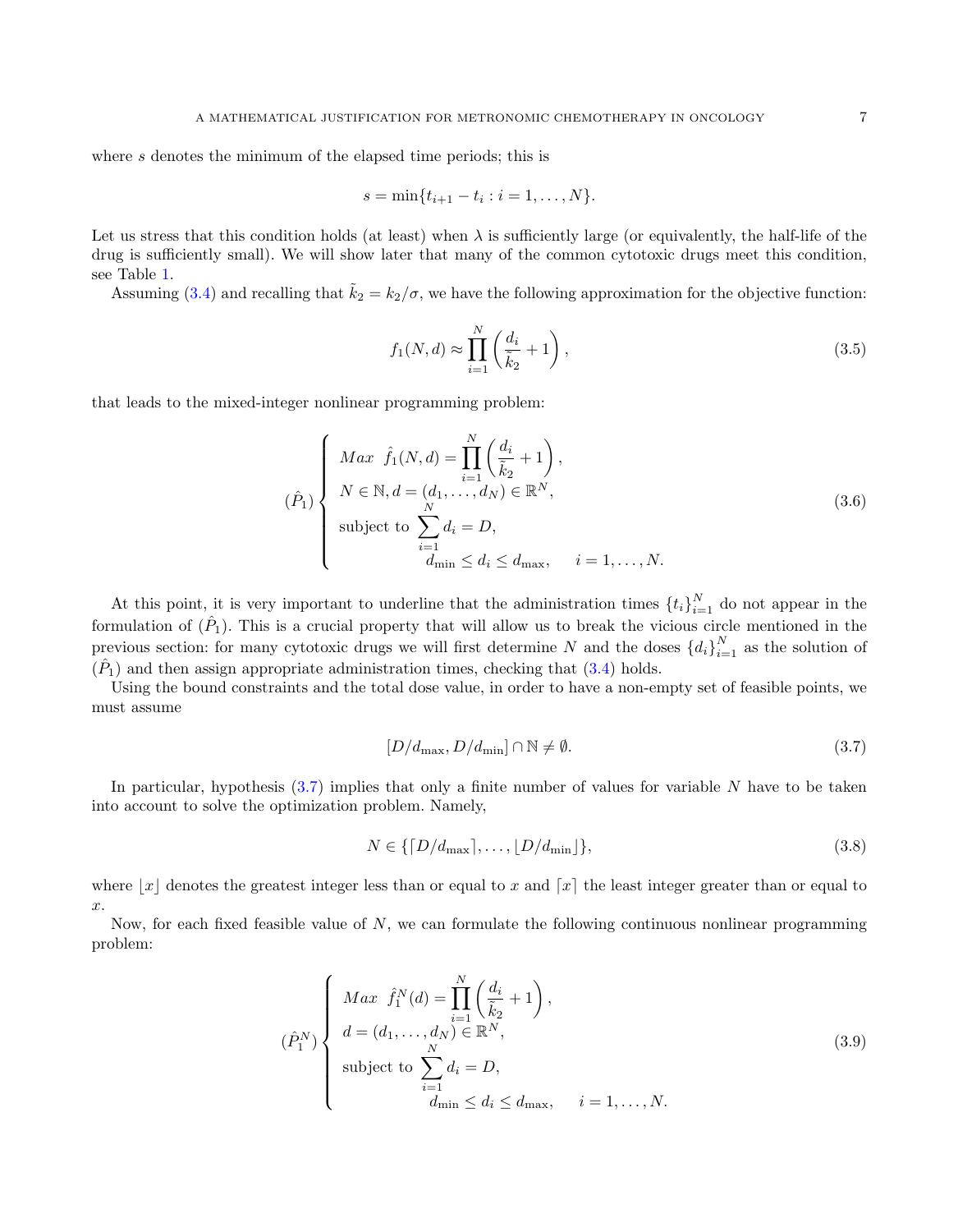#### 8  $L.A. FERNÁNDEZ ET AL.$

It is not difficult to prove that equal-dosage is the optimal solution of the previous problem:

<span id="page-7-0"></span>**Theorem 3.3.** Let us assume that  $d_{\min} > 0$  and [\(3.7\)](#page-6-0). Then, for each N verifying [\(3.8\)](#page-6-1), the problem  $(\hat{P}_1^N)$  has a unique optimal solution  $\hat{d}$  given by

$$
\hat{d}_i = D/N, \text{ for } i = 1, \dots, N.
$$

*Proof.* For any feasible point  $d$ , using the relation between the geometric and arithmetic means, we get

$$
\sqrt[N]{\prod_{i=1}^N\left(\frac{d_i}{\tilde{k}_2}+1\right)} \le \frac{1}{N}\sum_{i=1}^N\left(\frac{d_i}{\tilde{k}_2}+1\right) = \frac{D}{N\tilde{k}_2} + 1,
$$

and therefore,  $\hat{f}_1^N(d) \leq \left(\frac{D}{N\tilde{k}_2} + 1\right)^N$ . By the hypotheses,  $\hat{d} = (D/N, \ldots, D/N)$  is a feasible point for  $(\hat{P}_1^N)$  such that the corresponding objective function value reaches the above upper bound, so the conclusion of the theorem follows straightforwardly.  $\Box$ 

As a consequence, the optimal solution of the approximate mixed-integer optimization problem  $(\hat{P}_1)$  leads to the longest feasible treatment:

<span id="page-7-1"></span>**Corollary 3.4.** Let us assume that  $d_{\min} > 0$  and  $(3.7)$ . Then the optimal solution of  $(\hat{P}_1)$  is given by  $(\hat{N}, \hat{d})$ , with  $\hat{N} = |D/d_{\min}|$  and  $\hat{d}_i = D/\hat{N}$ , for  $i = 1, ..., \hat{N}$ .

Proof. This can be deduced combining Theorem [3.3](#page-7-0) with the fact that the auxiliary function

$$
\varphi_1(x) = \left(\frac{1}{x} + 1\right)^x
$$

is strictly increasing in  $(0, +\infty)$  and noticing that

$$
\hat{f}_1(N,\hat{d}) = \left(\frac{D}{N\tilde{k}_2} + 1\right)^N = \left(\varphi_1\left(\frac{N\tilde{k}_2}{D}\right)\right)^{\frac{D}{k_2}}.
$$

 $\Box$ 

Furthermore, we can study the dependence of the objective function optimal value with respect to  $d_{\min}$ . Using previous expressions, we derive

$$
\widehat{f}_1(\hat{N},\widehat{d}) = \left(\frac{D}{\hat{N}\tilde{k}_2} + 1\right)^{\hat{N}} \approx \left(\frac{d_{\min}}{\tilde{k}_2} + 1\right)^{\frac{D}{d_{\min}}} = \left(\varphi_1\left(\frac{\tilde{k}_2}{d_{\min}}\right)\right)^{\frac{D}{\tilde{k}_2}}.
$$

On the one hand, this implies that to increase  $\hat{f}_1(\hat{N}, \hat{d})$  (and therefore to decrease the tumor size at the fixed final time) is interesting to take  $d_{\min}$  as small as possible, in line with the principles of MC. But, on the other hand, from the clinical point of view, it is known that for any drug there is a minimum effective dose (the smallest dose with a discernible useful effect) that must be taken into account. In general, its estimation (and even its definition) remains controversial and this carries over to the determination of the optimal  $d_{\min}$  in the practice.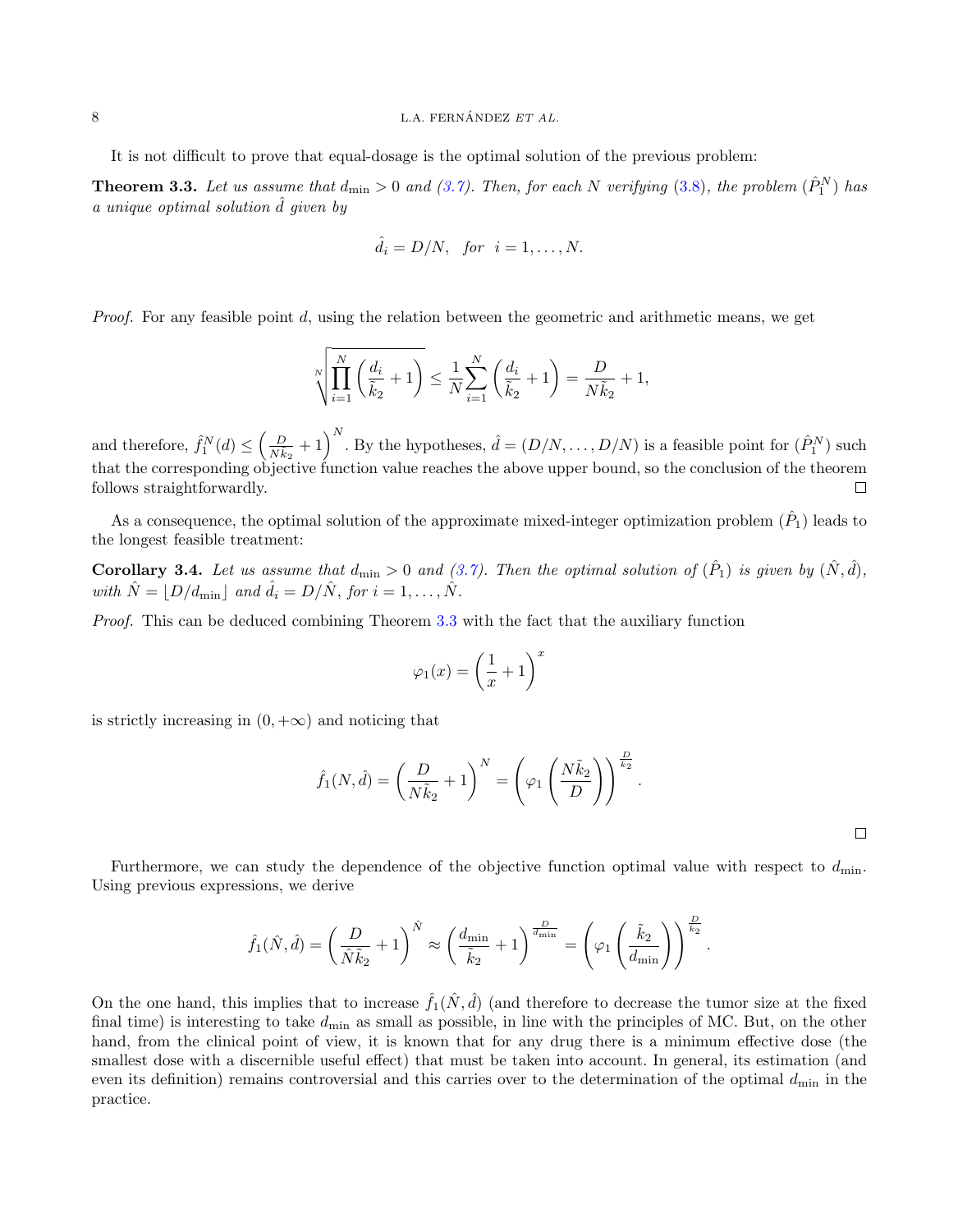| Generic name | $s$ (days) | $\lambda$ (days <sup>-1</sup> ) | $exp(-\lambda s)$ |
|--------------|------------|---------------------------------|-------------------|
| Bleomycin    | 1          | $8.318e+00$                     | $2.441e - 04$     |
| Capecitabine | 0.5        | $3.869e+01$                     | $3.973e - 09$     |
| Carboplatin  | 28         | $5.545e+00$                     | $3.709e - 68$     |
| Cisplatin    | 28         | $3.327e + 01$                   | 0                 |
| Dacarbazine  | 1          | $3.327e+00$                     | $3.590e - 02$     |
| Docetaxel    | 21         | $1.498e+00$                     | $2.146e - 14$     |
| Doxorubicin  | 21         | $3.466e - 01$                   | $6.905e - 04$     |
| Gemcitabine  | 7          | $1.060e + 01$                   | $6.136e - 33$     |
| Melphalan    | 1          | $1.331e + 01$                   | $1.660e - 06$     |
| Methotrexate | 1          | $5.545e+00$                     | $3.906e - 03$     |
| Paclitaxel   | 21         | $8.235e - 01$                   | $3.084e - 08$     |
| Pentostatin  | 14         | $2.919e+00$                     | $1.799e - 18$     |
| Temozolomide | 1          | $9.242e+00$                     | $9.689e - 05$     |
| Topotecan    | 1          | $5.545e+00$                     | $3.906e - 03$     |
| Vinorelbine  | 7          | $6.006e - 01$                   | $1.494e - 02$     |

<span id="page-8-0"></span>Table 1. Parameter values for some cytotoxic drugs.

Remark 3.5. i) Choosing the Gompertzian law for the untreated tumor growth is not a crucial aspect for deriving our results. Other typical ODEs with sigmoid-type solutions may be reasonable choices, such as  $(2.1)$  with

$$
\Psi(L) = \frac{\xi}{\gamma} L\left(1 - \left(\frac{L}{\theta}\right)^{\gamma}\right),\,
$$

with  $\gamma > 0$ . For  $\gamma = 1$ , we recover the well-known logistic ODE, meanwhile for small  $\gamma > 0$ , this is an approximation of the Gompertz ODE, see [\[1\]](#page-16-9). All these options lead to the same results.

ii) Instead, it can be shown that the Norton-Simon hypothesis is crucial for our argument. There are other classical hypotheses such as the log-kill one. It states that a given dose of chemotherapy kills the same fraction of tumor cells regardless of the size of the tumor at the time of treatment, which leads to the following problem

$$
L'(t) = \xi L(t) \log \left( \frac{\theta}{L(t)} \right) - \rho(t) L(t), \quad L(0) = L_0,
$$
\n(3.10)

instead of [\(2.3\)](#page-2-0). Although the log-kill hypothesis continues to appear frequently in the literature, it was shown in [\[11\]](#page-16-2) to be inconsistent with some clinical experiences.

- iii) We have studied a related problem for continuous (non-discrete) drug infusion in  $[5]$  (labeled  $OP_2$ ) with  $G = G<sub>2</sub>$ ). There, it was proved the appearance of a constant maintenance infusion rate (during a fairly long time interval) in the expression of the optimal control. This can be seen as a piecewise continuous version of our previous Corollary [3.4.](#page-7-1)
- iv) We present Table [1](#page-8-0) to illustrate the verification of our main hypothesis [\(3.4\)](#page-5-0) for several cytotoxic drugs. The drug name appears in the first column, then two columns show the values of the minimum time interval between doses (s) for the usual monotherapy treatments and the clearance rate ( $\lambda$ ) from the data of [\[3\]](#page-16-11) and finally, the value  $exp(-\lambda s)$  appears in the last column. Taking into account these values, we observe that, for our main hypothesis to be fulfilled in all cases, it is sufficient for the half maximal effective concentration  $(k_2)$  to be significantly higher than 4% of the concentration associated with the maximum tolerated dose  $(\sigma d_{\text{max}})$ , which does not seem to be a very demanding condition.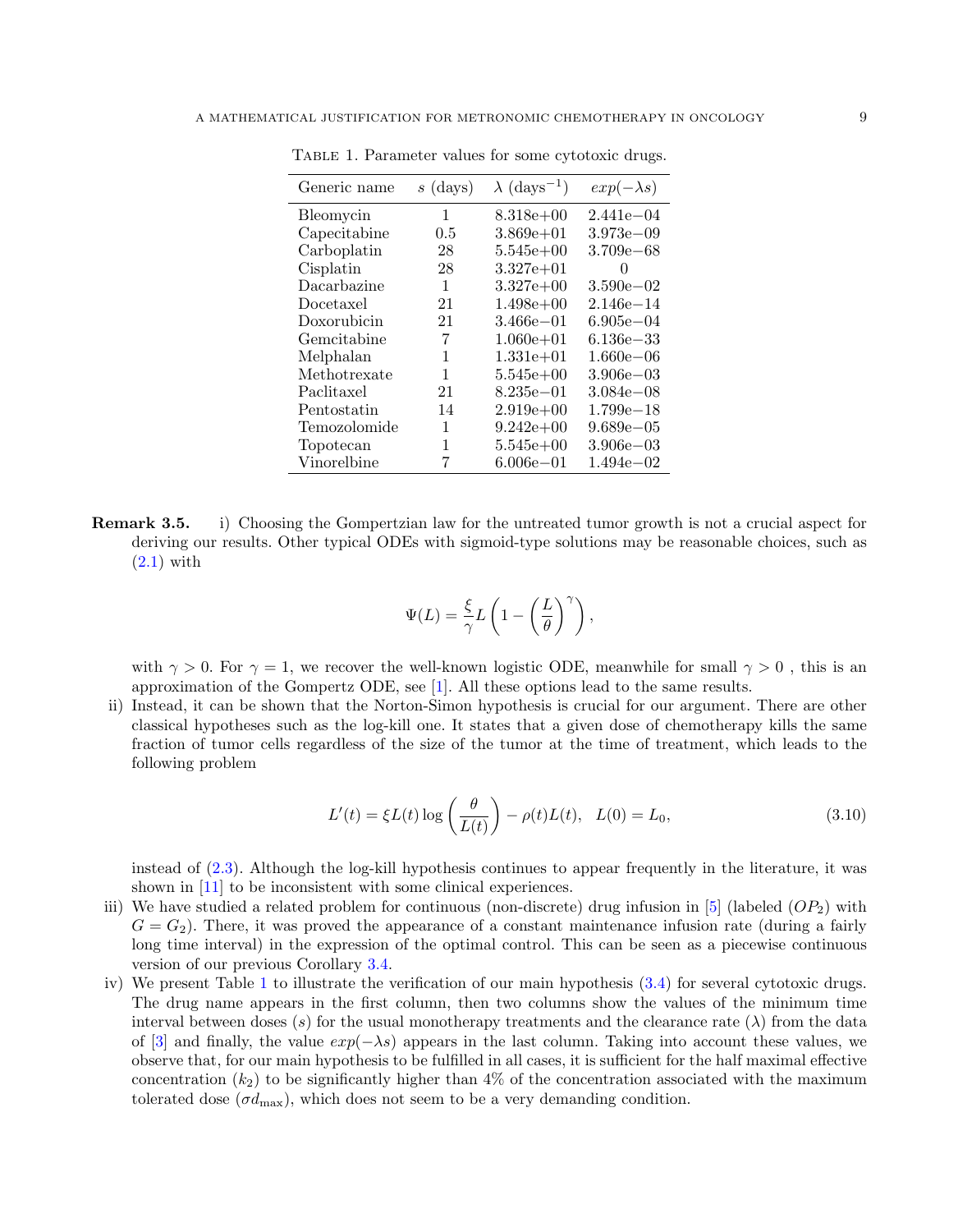<span id="page-9-0"></span>

| Parameters                         | Temozolomide (TMZ) |
|------------------------------------|--------------------|
| $\lambda$ (days <sup>-1</sup> )    | 9.242              |
| $\xi$ (days <sup>-1</sup> )        | $5.51e - 3$        |
| $k_{1}$                            | 60                 |
| $k_2$ (mg/l)                       | $3.6e-1$           |
| $\sigma$ (m <sup>2</sup> /l)       | 4e—3               |
| $d_{\text{max}} \ (\text{mg/m}^2)$ | <b>200</b>         |
| $T$ (days)                         | 210                |
| $L_0/\theta$                       | $2.5e-1$           |
| $t_{1}$                            |                    |

Table 2. Parameter values used for the numerical experiments.

Among the drugs listed in Table [1,](#page-8-0) we have chosen Temozolomide (TMZ) for our numerical experiments. TMZ is an oral alkylating agent with antitumor activity in high and low grade gliomas (HGG and LGG, respectively). In the monotherapy phase for adult patients with newly-diagnosed glioblastoma multiforme, TMZ is usually administered consecutively for 5 days of every 28 days (this is denoted by 5/28d) for a maximum of 6 cycles with individual doses of 150 mg/m<sup>2</sup> in first cycle and 200 mg/m<sup>2</sup> in the others. So, taking into account this usual treatment (UT), we have fixed  $T = 210$  days for the final time (approximately two months after the end of UT) and  $D = 5750$  mg/m<sup>2</sup> for the cumulative dose.

The parameter values used for our numerical computations are showed in Table [2.](#page-9-0) The growth rate  $\xi$  depends on the type of tumor; the value  $\xi = 5.51e-3$  could correspond to an HGG with a volume-doubling time about 126 days (see [\[16\]](#page-17-2) for growth dynamics of glioblastomas). Following [\[2\]](#page-16-5), we have used  $\sigma = 4e-3$  that corresponds to a woman with a body surface of  $1.6 \,\mathrm{m}^2$  and it takes into account the fraction of TMZ getting to her brain interstitium. We have chosen  $k_2 = 3.6e-1 \text{ mg/l}$ , a value that is consistent with predicted peak concentrations of TMZ from [\[2,](#page-16-5) [12\]](#page-16-8); also  $k_1 = 60$  for illustrative purposes. Let us note that the parameter  $k_1$  does not play any role either in the optimization process of this subsection nor in the main hypothesis  $(3.4)$ , but it influences the evaluation of the tumor size. Moreover, let us stress that [\(3.4\)](#page-5-0) holds in this case, because

$$
\sigma d_{\text{max}} e^{-\lambda s} \approx 7.75 e - 5 \ll k_2 = 3.6 e - 1,
$$

with  $s = 1$ . Finally, let us underline that the value of  $\theta$  is unnecessary here, because the initial datum and the results are given rescaled in the form  $L_0/\theta$  and  $L(t)/\theta$ , respectively (see Tab. [2](#page-9-0) and all figures).

In Table [3](#page-10-0) we present some numerical results to illustrate and compare the optimal treatments of [\(3.3\)](#page-5-2) with fixed N (denoted by  $(P_1^N)$ ) to those associated with  $(P_1^N)$  in the case of doses between  $d_{\min} = 100$  mg/m<sup>2</sup> and  $d_{\text{max}} = 200 \text{ mg/m}^2$ . To solve the problems  $(P_1^N)$ , we have used FMINCON (a nonlinear programming solver provided in MATLAB's Optimization Toolbox) with the SQP algorithm and the value 1.e−8 for the optimality tolerance. Here, we present results only for the feasible values of  $N$ , taking into account the length of the treatment interval (210 days) and the number of dosage times for the 5/28d schedule:  $N \in [29, 40]$ . This number N appears in the first column; then we present two columns with the individual doses of the treatment described in Theorem [3.3](#page-7-0) for  $(\hat{P}_1^N)$  and the ratio of the final tumor volume to the initial volume,  $L(T)/L_0$ , for an initial medium size tumor (25% of carrying capacity); the next three columns report results given by FMINCON: the minimum and maximum values reached by the individual doses of each treatment,  $d_{\min}$  and  $\bar{d}_{\text{max}}$ , and its corresponding ratio  $L(T)/L_0$ . Let us note at this point that, for each value of N, the individual doses obtained with FMINCON are almost identical and moreover the best solution is reached administering 40 doses. The last line of the table is associated to UT described above using  $N = 30$  doses. It is noteworthy that with it the final tumor volume is 91% of the initial volume while the best treatment provides 73%. At the top of Figure [1](#page-10-1) we see the evolution of the tumor volume,  $L(t)/\theta$ , for a selection of treatments of Table [3:](#page-10-0) UT, the 35-dose treatment and the 40-dose treatment in black, blue and red, respectively. The circles and stars mark the drug administration times (from the 5/28d schedule) used for the graphs. Note that UT is the shortest (it ends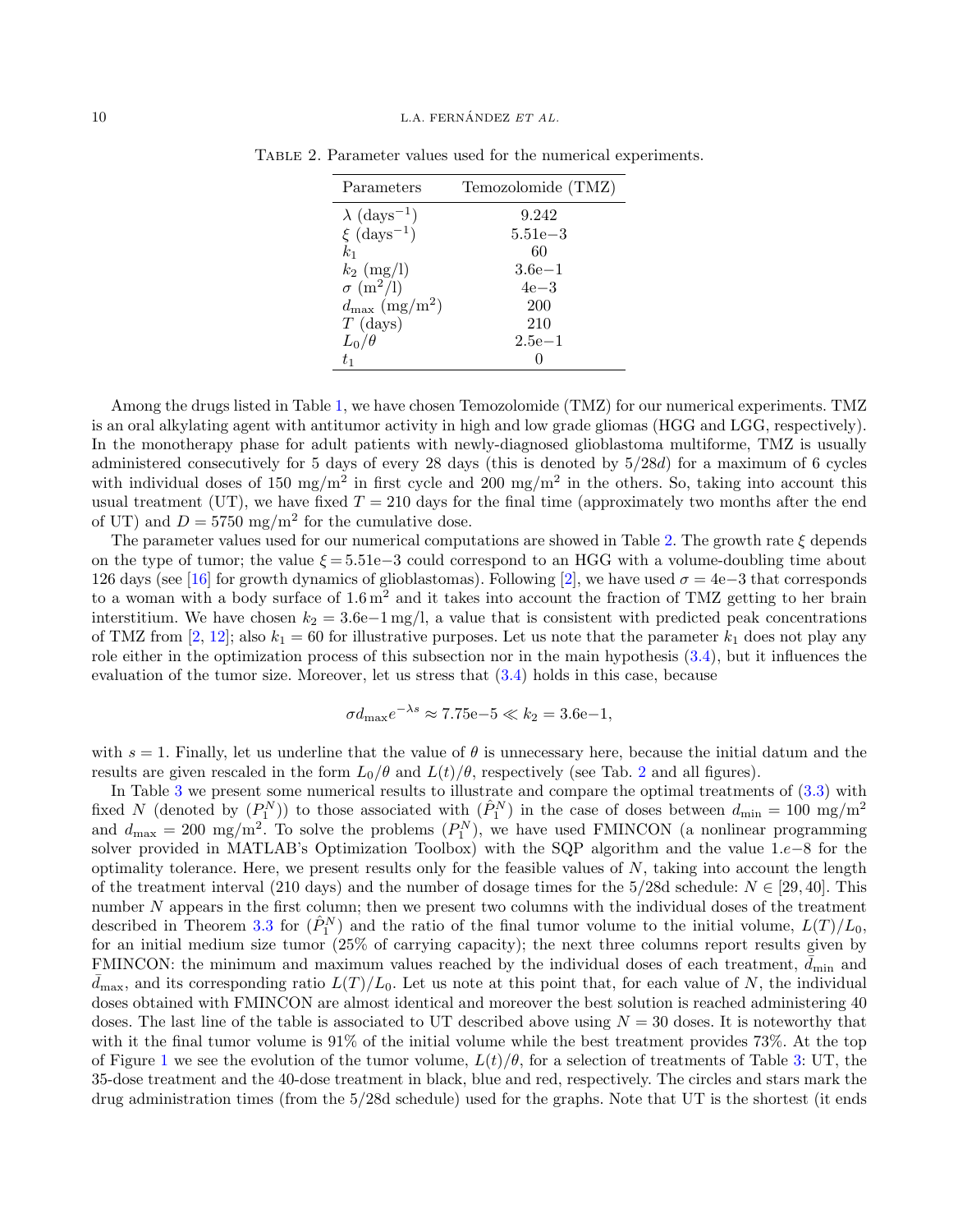<span id="page-10-0"></span>

|    |        | $(\hat{P}_1^N)$ |                          | $(P_1^N)$        |         |
|----|--------|-----------------|--------------------------|------------------|---------|
| N  | D/N    | $L(T)/L_0$      | $\tilde{d}_{\text{min}}$ | $\bar{d}_{\max}$ | $T/L_0$ |
| 29 | 198.28 | 0.93            | 198.26                   | 198.32           | 0.93    |
| 30 | 191.67 | 0.91            | 191.65                   | 191.71           | 0.91    |
| 31 | 185.48 | 0.89            | 185.47                   | 185.54           | 0.89    |
| 32 | 179.69 | 0.87            | 179.67                   | 179.72           | 0.87    |
| 33 | 174.24 | 0.85            | 174.23                   | 174.28           | 0.85    |
| 34 | 169.12 | 0.83            | 169.10                   | 169.15           | 0.83    |
| 35 | 164.29 | 0.81            | 164.27                   | 164.32           | 0.81    |
| 36 | 159.72 | 0.79            | 159.71                   | 159.77           | 0.79    |
| 37 | 155.41 | 0.77            | 155.39                   | 155.43           | 0.77    |
| 38 | 151.32 | 0.76            | 151.30                   | 151.34           | 0.76    |
| 39 | 147.44 | 0.74            | 147.42                   | 147.46           | 0.74    |
| 40 | 143.75 | 0.73            | 143.74                   | 143.78           | 0.73    |
| 30 |        |                 | 150                      | 200              | 0.91    |

TABLE 3. Results with  $D = 5750 \text{ mg/m}^2$ ,  $d_{\text{min}} = 100 \text{ mg/m}^2$  and  $5/28d$  schedule.



<span id="page-10-1"></span>FIGURE 1. Optimization results for TMZ (see Tabs. [3](#page-10-0) and [5\)](#page-15-0).

in 145 days). To illustrate that the distribution of the dosage times does not influence the final tumor size, we present three treatments with  $N = 30$  doses in Figure [2:](#page-11-0) UT, one with the UT doses equally distributed in time and another with one given at  $t_1 = 0$  and the other 29 doses of UT concentrated at the end of the interval (in this case we do not take into account the medical feasibility of the treatments). The tumor size during the last six days is practically the same in all cases (with a difference from the size given by UT less than 4.0558e−5).

The most relevant results of this section are given in Table [4](#page-11-1) and at the top of Figure [3,](#page-12-0) where we show the influence of the level  $d_{\min}$  and compare four optimal treatments corresponding to  $(\hat{P}_1)$  requiring the same cumulative dose  $(D = 5750 \text{ mg/m}^2)$ . The rest of the parameters are given in Table [2.](#page-9-0) As we have mentioned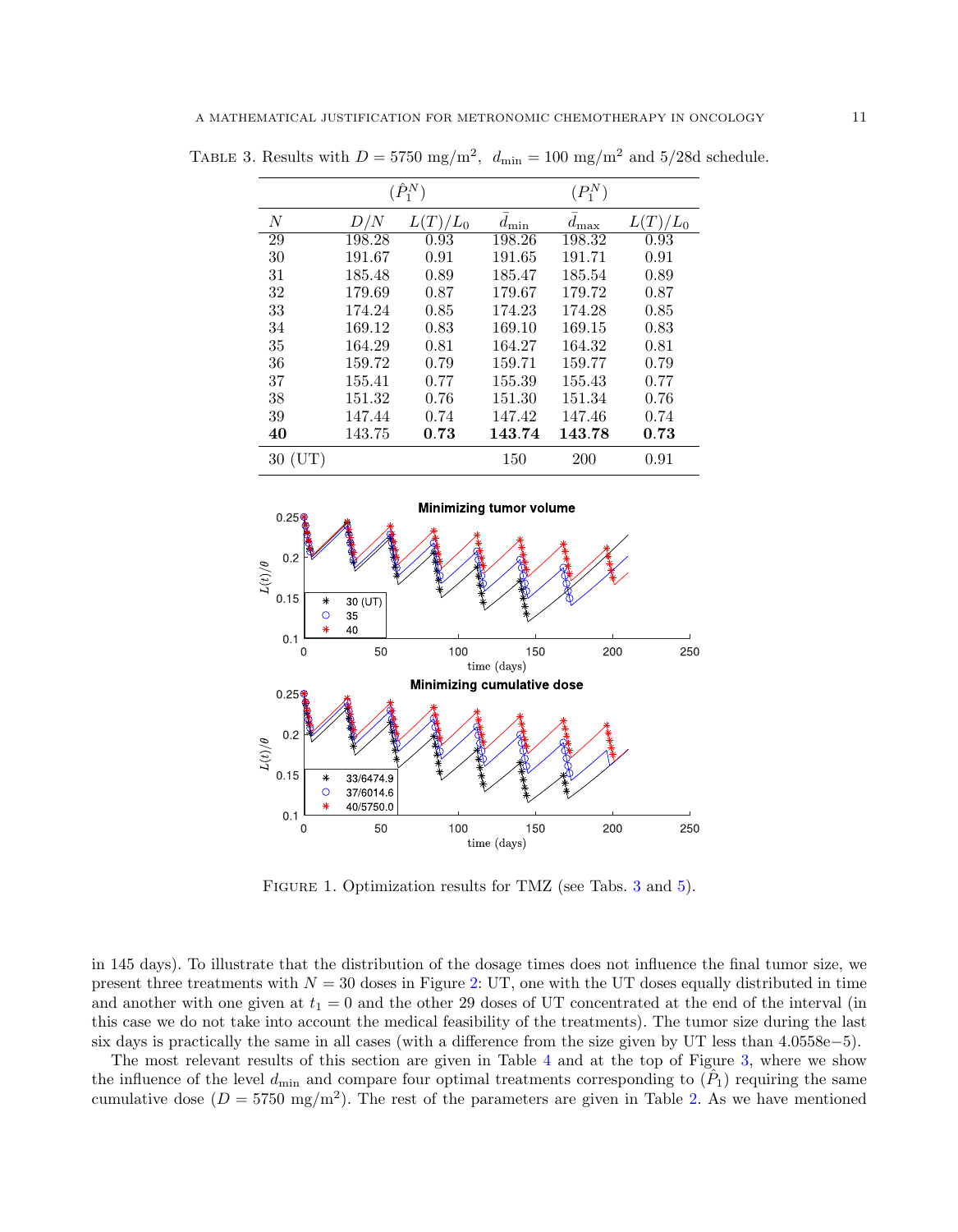

Figure 2. Tumor volume evolution with UT doses distributed in three different ways.

<span id="page-11-1"></span><span id="page-11-0"></span>TABLE 4. Results for  $(\hat{P}_1)$  with  $D = 5750$  mg/m<sup>2</sup> varying  $d_{\min}$ .

| $d_{\min}$ | N   | $D/\hat{N}$ | Schedule $L(T)/L_0$ |      | Dose intensity |
|------------|-----|-------------|---------------------|------|----------------|
| 150        | 38  | 151.32      | 7/14d               | 0.76 | 78.77          |
| 100        | 57  | 100.88      | 21/28d              | 0.53 | 80.99          |
| 75         | 76  | 75.66       | 21/28d              | 0.41 | 59.28          |
| 50         | 115 | 50.00       | 28/28d              | 0.27 | 50.00          |

previously, first  $d_{\min}$  is fixed and  $(\hat{P}_1)$  is solved (using Corollary [3.4\)](#page-7-1) to determine  $\hat{N}$  and  $\{\hat{d}_i\}_{i=1}^{\hat{N}}$ ; then, we have selected the most appropriate schedules for TMZ considered in some studies, see [\[10\]](#page-16-7): the 7/14d with doses of 150 mg/m<sup>2</sup>, the 21/28d with doses of 100 mg/m<sup>2</sup> and 75 mg/m<sup>2</sup> and the daily regimen with 50 mg/m<sup>2</sup> doses. The results of the penultimate column of Table [4](#page-11-1) and the graphics of Figure [3](#page-12-0) have been calculated with the times given by these schedules. Let us underline that the specific values of the administration times do not affect the optimal solutions (defined by the values of the second and third columns) and the only relevant factor is the maximum number of doses that can be administered with the chosen  $d_{\min}$ . In the fifth column, we observe that the greatest tumor shrinkage is achieved with the longest treatment which also has the lowest doses, in line with MC. Moreover, three of the treatments of Table [4](#page-11-1) are more effective than the best treatment of Table 3. all of them improving UT. As predicted by the Norton-Simon hypothesis [\[15\]](#page-17-1), it is apparent that the optimal solution is more "dose-dense" than other feasible protocols, see the top of Figure [3](#page-12-0) (the period between cycles is shorter). However, concerning the "dose-intensity" (defined as the total dose administered during a treatment, divided by its duration) it can be seen in the last column of Table [4](#page-11-1) that the optimal protocol has the lowest.

#### 3.2. Palliative approach

In this section we are interested in the optimization problem  $(P_2)$ , *i.e.*, we want to minimize the total administered dose with a constraint on the tumor size at the final time:  $L(T) \leq L_*$ , where  $L_*$  is a level given in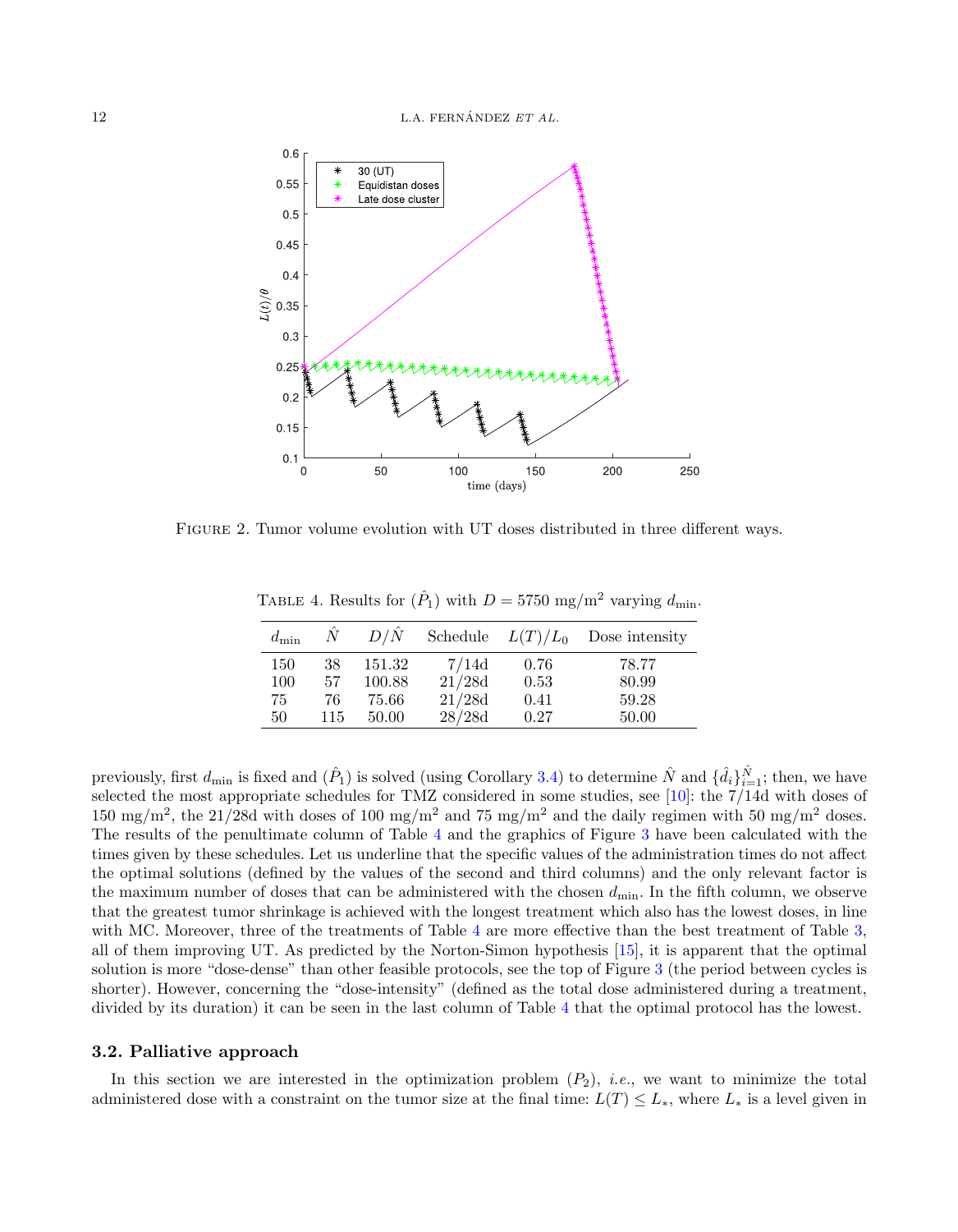

<span id="page-12-0"></span>FIGURE 3. Optimization results with TMZ (see Tabs. [4](#page-11-1) and [6\)](#page-15-1).

advance. Using  $(2.10)$  and Lemma [3.2,](#page-4-2) that constraint is equivalent to the following inequality:

$$
f_1(N,d) \ge e^{\tilde{T}_R},
$$

being  $f_1$  the objective function of problem  $(3.3)$  and

<span id="page-12-1"></span>
$$
\tilde{T}_R \stackrel{def}{=} \frac{\lambda}{k_1}(T + T_R). \tag{3.11}
$$

Let us remember that  $T_R$  depends on the data  $\xi$ ,  $\theta$ ,  $L_0$  and  $L_*$  (see [\(2.10\)](#page-3-1)). Therefore, through [\(2.11\)](#page-4-1), the optimization problem  $(P_2)$  can be reformulated as follows:

<span id="page-12-2"></span>
$$
\begin{cases}\n\min \quad f_2(N,d) = \sum_{i=1}^N d_i, \\
N \in \mathbb{N}, d = (d_1, \dots, d_N) \in \mathbb{R}^N, \\
\text{subject to } f_1(N,d) \ge e^{\tilde{T}_R}, \\
d_{\min} \le d_i \le d_{\max}, \quad i = 1, \dots, N,\n\end{cases} \tag{3.12}
$$

with  $d_{\min} > 0$  and  $\tilde{T}_R \in \mathbb{R}$  defined in [\(3.11\)](#page-12-1). Using the approximation [\(3.5\)](#page-6-2) in the nonlinear constraint, we arrive to the following nonlinear programming problem

$$
\left(\hat{P}_2\right) \left\{\n\begin{array}{l}\n\min \ f_2(N,d) = \sum_{i=1}^N d_i, \\
N \in \mathbb{N}, d = (d_1, \dots, d_N) \in \mathbb{R}^N, \\
\text{subject to } \hat{f}_1(N,d) \ge e^{\tilde{T}_R}, \\
d_{\min} \le d_i \le d_{\max}, \quad i = 1, \dots, N,\n\end{array}\n\right. \tag{3.13}
$$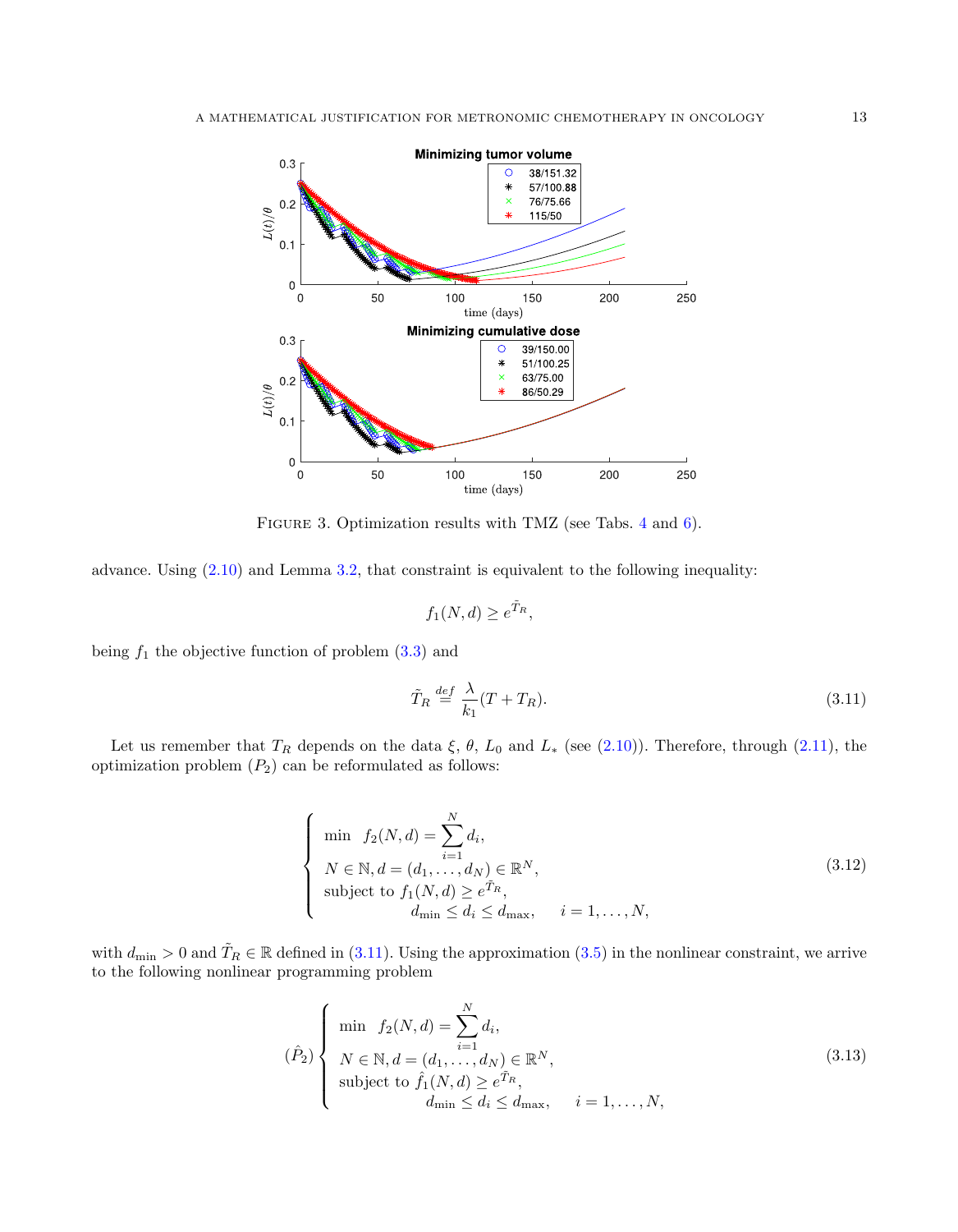with  $\hat{f}_1$  defined in [\(3.6\)](#page-6-3). As one can see,  $(\hat{P}_2)$  is also a mixed-integer nonlinear optimization problem with an integer variable  $N$  and  $N$  continuous variables,  $d_i$ .

In this case, let us remark that the set of feasible values for  $N$  is infinite: using the general inequality constraint and the upper bound constraints, the following inequality should be satisfied

$$
N \geq \lceil \tilde{T}_R / \log(d_{\max}/\tilde{k}_2 + 1) \rceil \stackrel{\text{def}}{=} N_{\min}.
$$

In fact, only a finite subset has practical interest, *i.e.*, those values that also verify

$$
N \le N_{\text{max}} \stackrel{def}{=} \left[ \tilde{T}_R / \log(d_{\text{min}}/\tilde{k}_2 + 1) \right],
$$

because at least the pair  $(N_{\text{max}}, d_{\text{min}}, \ldots, d_{\text{min}})$  $N_{\rm max}$ ) is feasible and any other feasible pair with larger value of N

will produce a greater value of the objective function  $f_2$ . Therefore, to have a non-empty set of feasible points we will assume

<span id="page-13-1"></span>
$$
[N_{\min}, N_{\max}] \cap \mathbb{N} \neq \emptyset. \tag{3.14}
$$

Now, as in the previous subsection, we will focus on the associated continuous problems generated when the value of the integer variable  $N$  is fixed:

$$
(\hat{P}_2^N) \begin{cases} \min \ f_2^N(d) = \sum_{i=1}^N d_i, \\ d = (d_1, \dots, d_N) \in \mathbb{R}^N, \\ \text{subject to } \hat{f}_1^N(d) \ge e^{\hat{T}_R}, \\ d_{\min} \le d_i \le d_{\max}, \quad i = 1, \dots, N, \end{cases}
$$
 (3.15)

with the function  $\hat{f}_1^N$  defined in [\(3.9\)](#page-6-4). In the following result we show that the optimal treatment for  $(\hat{P}_2^N)$  has also equal doses and moreover, we obtain the explicit formula to determine them:

**Theorem 3.6.** Let us assume  $d_{\min} > 0$  and

<span id="page-13-0"></span>
$$
N \in [N_{\min}, N_{\max} - 1]. \tag{3.16}
$$

Then, the optimization problem  $(\hat{P}_2^N)$  has a unique solution  $\hat{d} = (\hat{d}_1, \dots, \hat{d}_N)$  given by

<span id="page-13-2"></span>
$$
\hat{d}_i = \tilde{k}_2(e^{\tilde{T}_R/N} - 1), \quad \text{for } i = 1, \dots, N. \tag{3.17}
$$

*Proof.* First of all, it is easy to check that the proposed dose vector is feasible for the problem  $(\hat{P}_2^N)$ , if N verifies [\(3.16\)](#page-13-0). On the other hand, using once more the relation between the geometric and arithmetic means, the doses of any feasible treatment for  $(\tilde{P}_2^N)$  verify the following inequalities

$$
\frac{1}{N} \sum_{i=1}^{N} (d_i + \tilde{k}_2) \ge (\tilde{k}_2^N \hat{f}_1^N(d))^{1/N} \ge \tilde{k}_2 e^{\tilde{T}_R/N},
$$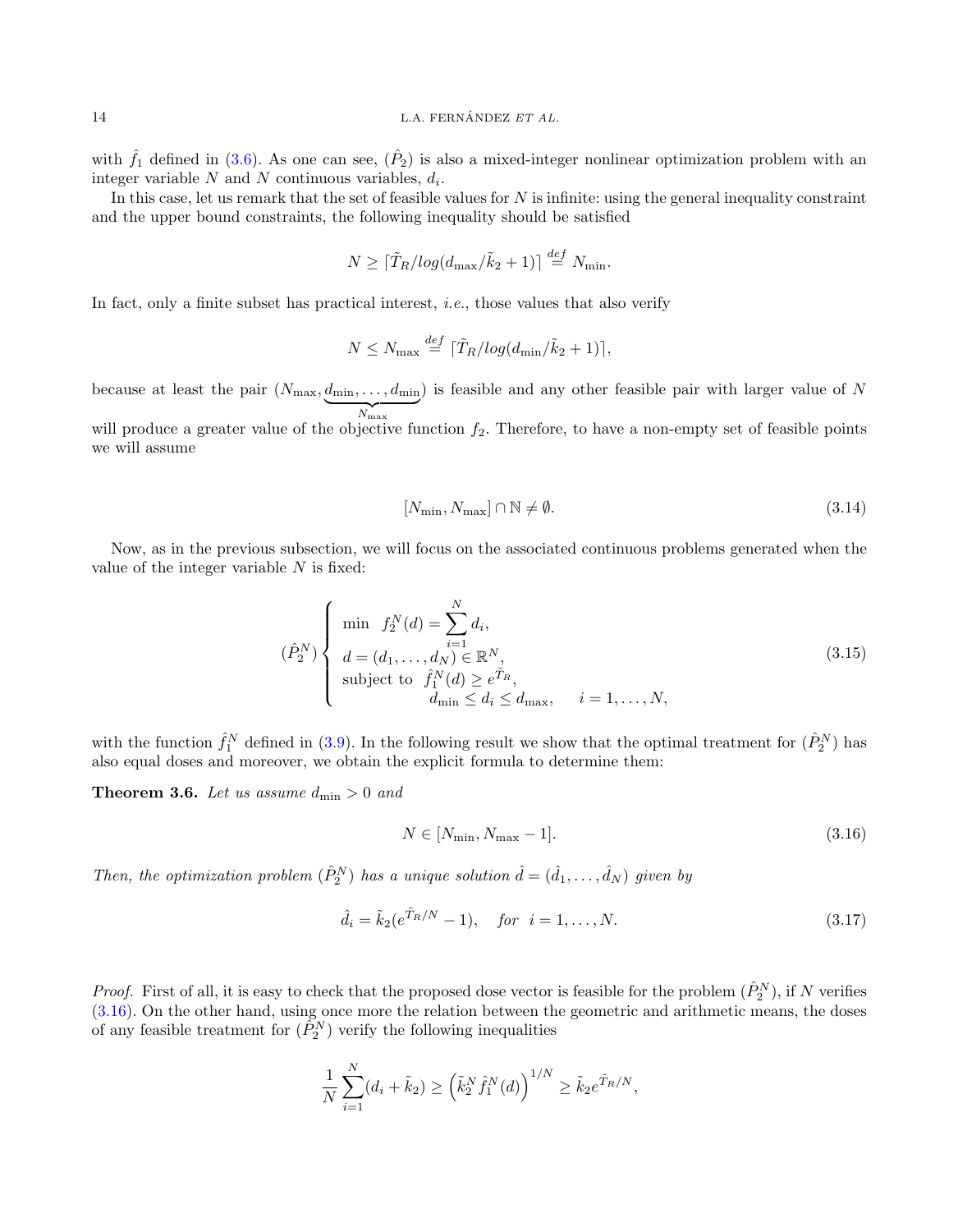and consequently,

<span id="page-14-0"></span>
$$
\sum_{i=1}^{N} d_i \ge N \tilde{k}_2 (e^{\tilde{T}_R/N} - 1).
$$
\n(3.18)

Taking into account that the lower bound of  $(3.18)$  is equal to  $f_2^N(\hat{d})$ , the conclusion follows.

Finally, we determine the optimal solution of the approximate mixed-integer optimization problem of the palliative approach.

<span id="page-14-1"></span>**Corollary 3.7.** Let us assume that  $d_{\min} > 0$  and  $(3.14)$ . Then a global optimal solution of  $(\hat{P}_2)$  problem is given by  $(\hat{N}, \hat{d})$  with

a)  $\hat{N} = N_{\text{max}} - 1$  and  $\hat{d}_i = d^*$ , for  $i = 1, ..., \hat{N}$ , if  $(N_{\text{max}} - 1)d^* \le N_{\text{max}}d_{\text{min}}$ , b)  $\hat{N} = N_{\text{max}}$  and  $\hat{d}_i = d_{\text{min}}$ , for  $i = 1, ..., \hat{N}$ , if  $(N_{\text{max}} - 1)d^* \ge N_{\text{max}}d_{\text{min}}$ ,

where  $d^* = \tilde{k}_2(e^{\tilde{T}_R/(N_{\text{max}}-1)} - 1).$ 

*Proof.* This can be deduced combining Theorem [3.6](#page-13-2) with the fact that the auxiliary function  $\varphi_2(x) = x(e^{1/x} - 1)$ is strictly decreasing in  $(0, +\infty)$  and

<span id="page-14-2"></span>
$$
f_2(N,\hat{d}) = N\tilde{k}_2(e^{\tilde{T}_R/N} - 1) = \tilde{T}_R\tilde{k}_2\varphi_2\left(\frac{N}{\tilde{T}_R}\right),\tag{3.19}
$$

) is the solution of  $(\hat{P}_2^{N_{\text{max}}})$ .  $\Box$ for  $N \leq N_{\text{max}} - 1$  and using that  $(d_{\text{min}}, \ldots, d_{\text{min}})$  $N_{\rm max}$ 

- Remark 3.8. i) Let us note that both possibilities presented in Corollary [3.7](#page-14-1) can occur in practical situa-tions: for example, it can be observed in Table [6](#page-15-1) below that option a) is true for  $d_{\min} \in \{50, 100\}$ , while the option b) holds for  $d_{\min} \in \{75, 150\}.$ 
	- ii) For the trivial cases we recover the expected solutions. For instance, when  $L_* \to \theta^-$ , we derive that  $e^{\tilde{T}_R} \to 0$ and the nonlinear constraint is always verified. Therefore the solution of  $(\hat{P}_2)$  is given by  $(\hat{N}, \hat{d}) = (1, d_{\min})$ , as one can expect from the beginning.
	- iii) We can also observe that  $N_{\text{max}}$  is a decreasing function of  $d_{\text{min}}$ ; in fact,  $N_{\text{max}} \to +\infty$  when  $d_{\text{min}} \to 0$ . Moreover, in case  $a$ , we have

$$
d_{\min} \leq d^* \leq \frac{N_{\max}}{N_{\max}-1}d_{\min},
$$

and  $d^* \approx d_{\text{min}}$  for  $N_{\text{max}}$  sufficiently large. From here we deduce that case a) is the prevalent one when  $d_{\min}$  is small enough.

iv) Once more, we can now study the dependence of the optimal cumulative dose with respect to  $d_{\min}$ . Taking [\(3.19\)](#page-14-2) and previous remark into account, we conclude that

$$
f_2(\hat{N}, \hat{d}) = \tilde{T}_R \tilde{k}_2 \varphi_2 \left( \frac{N_{\text{max}} - 1}{\tilde{T}_R} \right) \approx \tilde{T}_R \tilde{k}_2 \varphi_2 \left( \frac{1}{\log(d_{\text{min}}/\tilde{k}_2 + 1)} - \frac{1}{\tilde{T}_R} \right),
$$

and to decrease  $f_2(\hat{N}, \hat{d})$  we have to take  $d_{\min}$  as small as possible. Again, this is in line with the principles of MC.

 $\Box$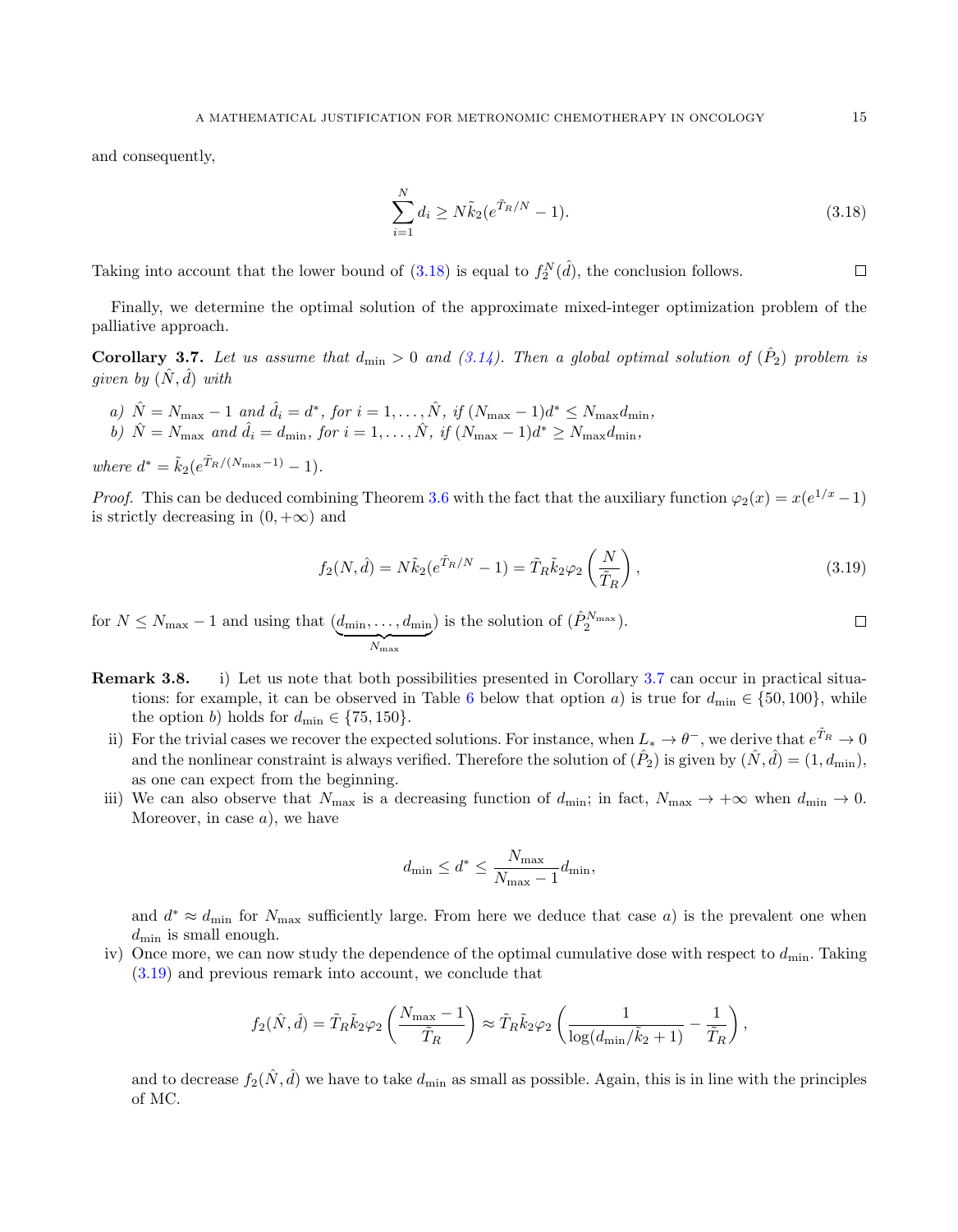|    |             | $(\hat{P}_2^N)$ |               |                        | $(P_2^N)$  |                          |               |
|----|-------------|-----------------|---------------|------------------------|------------|--------------------------|---------------|
| N  | $\hat{d}_i$ | $f_2^N$         | $L(T)/\theta$ | $\bar{d}_{\text{min}}$ | $d_{\max}$ | $(f_2^N)_{\mathrm{opt}}$ | $L(T)/\theta$ |
| 33 | 196.18      | 6473.84         | 0.18134       | 196.20957              | 196.21000  | 6474.92                  | 0.18130       |
| 34 | 186.60      | 6344.54         | 0.18134       | 186.63372              | 186.63413  | 6345.55                  | 0.18130       |
| 35 | 177.87      | 6225.51         | 0.18134       | 177.89874              | 177.89913  | 6226.46                  | 0.18130       |
| 36 | 169.88      | 6115.59         | 0.18134       | 169.90161              | 169.90211  | 6116.46                  | 0.18130       |
| 37 | 162.54      | 6013.81         | 0.18134       | 162.55750              | 162.55786  | 6014.63                  | 0.18130       |
| 38 | 155.77      | 5919.30         | 0.18134       | 155.79148              | 155.79182  | 5920.08                  | 0.18130       |
| 39 | 149.52      | 5831.32         | 0.18133       | 149.54009              | 149.54041  | 5832.07                  | 0.18130       |
| 40 | 143.73      | 5749.24         | 0.18133       | 143.74862              | 143.74893  | 5749.95                  | 0.18130       |

<span id="page-15-0"></span>TABLE 5. Results with  $L_{\star} = 0.1813\theta$ ,  $d_{\min} = 100$  mg/m<sup>2</sup> and 5/28d schedule.

<span id="page-15-1"></span>TABLE 6. Results for  $(\hat{P}_2)$  with  $L_{\star} = 0.1813\theta$  varying  $d_{\min}$ .

| $d_{\min} \quad N$ |    | $\hat{d}_i$ | $f_2^{\hat{N}}$ |                  | Schedule $L(T)/\theta$ Dose intensity |
|--------------------|----|-------------|-----------------|------------------|---------------------------------------|
| 150                |    | 39 150.00   | 5850.00         | $7/14d$ 0.18047  | 79.05                                 |
| 100                | 51 |             | 100.25 5112.64  | $21/28d$ 0.18133 | 78.66                                 |
| 75                 | 63 | 75.00       | 4725.00         | 21/28d 0.18119   | 61.36                                 |
| 50                 | 86 | 50.29       | 4324.78         | 28/28d 0.18132   | 50.29                                 |

Tables [5](#page-15-0) and [6](#page-15-1) together with the plots at the bottom of Figures [1](#page-10-1) and [3](#page-12-0) are devoted to the palliative approach with TMZ. We have considered the threshold  $L<sub>\star</sub> = 0.1813\theta$  which is associated to the size of the tumor at the final time T with the best treatment of the curative approach in Table [3.](#page-10-0)

Let us remember that in Figure [1](#page-10-1) we are considering treatments with a maximum of 40 doses and  $d_{\min}$  =  $100 \text{ mg/m}^2$ . Now, we do the same for Table [5](#page-15-0) that presents two kind of optimal solutions: for each value of N, the following three columns are devoted to problems  $(\hat{P}_2^N)$  and the last four columns correspond to optimal solutions obtained with FMINCON for problems  $(P_2^N)$ , setting the value for N in  $(3.12)$ . Columns with labels  $d_{\min}$  and  $d_{\max}$  show the minimum and maximum doses of each treatment given by FMINCON, respectively. Let us note that both values in each row are almost equal. Third and seventh columns (with labels  $f_2^N$  and  $(f_2^N)_{\text{opt}}$  present the total dose associated to each optimal solution. Let us observe that we obtain similar results for both problems and the tumor size level is slightly exceeded by the solutions of  $(\hat{P}_2^N)$ . Moreover, we check that the longest treatment is the best from the point of view used in this subsection. The plot at the bottom of Figure [1](#page-10-1) shows the evolution of the tumor volume with three of these treatments computed with FMINCON: the best treatment with a red line and asterisk markers for its 40 individual doses, the shortest treatment (with  $N = 33$  doses) with a black line and finally, the treatment of 37 doses with a blue line and circle markers. Both in this plot and in the last column of the Table [5](#page-15-0) we see that all treatments have the same tumor volume at the final observation time (T = 210) reaching the threshold  $L_{\star}/\theta$ .

Last but not least, in Table [6](#page-15-1) and at the bottom of Figure [3](#page-12-0) we show the influence of the level  $d_{\min}$  corresponding to the palliative approach. Again, once we have fixed  $d_{\min}$  and solved  $(\hat{P}_2)$ , using Corollary [3.7](#page-14-1) to determine  $\hat{N}$  and  $\{\hat{d}_i: i = 1, ..., \hat{N}\}\$ , we have selected the more appropriated schedules used for TMZ. All the treatments in the table keep the tumor below or very close to the given  $L_{\star}$  level, and the longest treatment (that also has the lowest doses) is the best because it has the lowest cumulative dose. These results are also consistent with MC. The corresponding tumor volumes,  $L(t)/\theta$ , for a medium-sized initial tumor (25% of carrying capacity) with the treatments in Table [6](#page-15-1) are shown in the plot at the bottom of Figure [3.](#page-12-0) The final parts of the four curves are graphically indistinguishable. Specifically, from day 86 onwards, the  $L^{\infty}$  norm of the numerical differences between their values is less than 2.1447e−03. This is surprising because the total doses administered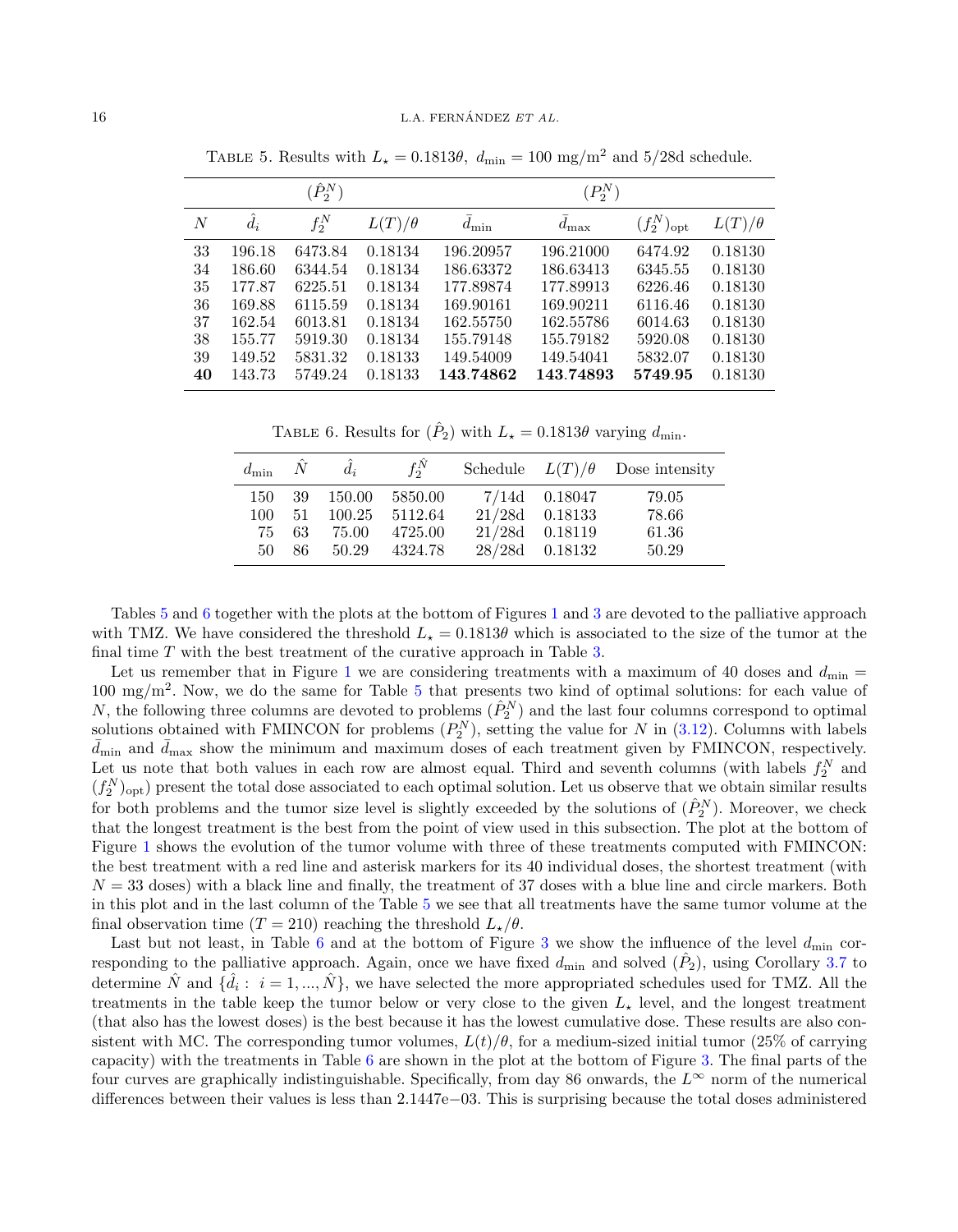during the four treatments are quite different, but it is a clear evidence of the superiority of MC and the plot accurately reflects what is happening.

The computations were performed on a 3.9 GHz Core i5-8265U machine, with 8 GB RAM running under the 64-bit version of Windows 10 and MATLAB R2019b.

# 4. Conclusions

Throughout this work we have given a mathematical justification supporting metronomic chemotherapy (MC) as the best option for many cytotoxic drugs (*i.e.*, when the main hypothesis  $(3.4)$  holds) for both curative and palliative approaches in oncology. First, we have obtained explicit expressions of global optimal solutions of  $(\hat{P}_1)$ and  $(\hat{P}_2)$  problems (given by Corollaries [3.4](#page-7-1) and [3.7\)](#page-14-1) that are approximations of  $(P_1)$  and  $(P_2)$ , respectively. Once more, we emphasize that the administration times do not appear in the formulation of  $(\hat{P}_1)$  and  $(\hat{P}_2)$ and for both cases the optimal solutions lead to the longest feasible treatments with equal doses, which are in line with MC. We further deduce mathematically that it is convenient to take the effectiveness level  $d_{\min}$ as small as possible (above the minimum effective dose). Numerical experiments with TMZ support the high quality of the solutions of  $(\hat{P}_1)$  and  $(\hat{P}_2)$  with respect to those of  $(P_1)$  and  $(P_2)$ , respectively, and illustrate the theoretical results. Moreover, the optimal treatments calculated for both curative and palliative approaches are quite similar. Finally, with our method, the administration times are adjusted a posteriori (once the number of doses and the individual doses of the treatment are determined).

In our work we have used a simple mathematical model being crucial the Norton-Simon hypothesis, the Emax model, the PK of the drug given by  $(2.6)$  and the main hypothesis  $(3.4)$ . In the future, we would like to analyze several generalizations and extensions from a mathematical point of view, including some relevant factors such as drug resistance and anti-angiogenesis effect or the case when [\(3.4\)](#page-5-0) fails. We think that both theoretical and numerical results would be very useful for clinical purposes.

Acknowledgements. We thank the reviewers for their comments, which have contributed to improving the work. The first and second authors were supported by MCIN/ AEI/10.13039/501100011033/ under research projects MTM2017-83185-P and PID2020-114837GB-I00.

#### **REFERENCES**

- <span id="page-16-9"></span>[1] S. Benzekry, C. Lamont, A. Beheshti, A. Tracz, J.M.L. Ebos, L. Hlatky and P. Hahnfeldt, Classical mathematical models for description and prediction of experimental tumor growth. PLOS Comput. Biol. 10 (2014) 1–19.
- <span id="page-16-5"></span>[2] M.U. Bogdańska, M. Bodnar, J. Belmonte-Beitia, M. Murek, P. Schucht, J. Beck and V.M. Pérez-García, A mathematical model of low grade gliomas treated with temozolomide and its therapeutical implications. Math. Biosci. 288 (2017) 1–13.
- <span id="page-16-11"></span>[3] DailyMed, U.S. National Library of Medicine, National Institutes of Health, Health & Human Services. [https://dailymed.nlm.](https://dailymed.nlm.nih.gov/dailymed/index.cfm) [nih.gov/dailymed/index.cfm](https://dailymed.nlm.nih.gov/dailymed/index.cfm) (accessed 2022-2-20).
- <span id="page-16-6"></span>[4] C. Faivre, D. Barbolosi, E. Pasquier and N. André, A mathematical model for the administration of temozolomide: comparative analysis of conventional and metronomic chemotherapy regimens. Cancer Chemother. Pharmacol. 71 (2013) 1013–1019.
- <span id="page-16-10"></span>[5] L.A. Fern´andez and C. Pola, Optimal control problems for the Gompertz model under the Norton-Simon hypothesis in chemotherapy. Discrete Contin. Dyn. Syst. B 24 (2019) 2577–2612.
- <span id="page-16-3"></span>[6] P. Hahnfeldt, J. Folkman and L. Hlatky, Minimizing long-term burden: the logic for metronomic chemotherapeutic dosing and its angiogenic basis. J. Theoret. Biol. 220 (2003) 545–554.
- <span id="page-16-1"></span>[7] I. Kareva, D.J. Waxman and G.L. Klement, Metronomic chemotherapy: an attractive alternative to maximum tolerated dose therapy that can activate anti-tumor immunity and minimize therapeutic resistance. Cancer Lett. 358 (2015) 100-106.
- <span id="page-16-4"></span>U. Ledzewicz and H. Schättler, Application of mathematical models to metronomic chemotherapy: What can be inferred from minimal parameterized models? Cancer Lett. 401 (2017) 74–80.
- <span id="page-16-0"></span>[9] NCI: <https://www.cancer.gov/publications/dictionaries/cancer-terms/def/metronomic-chemotherapy> (accessed 2021-10-06).
- <span id="page-16-7"></span>[10] B. Neyns, A. Tosoni, W.J. Hwu and D.A. Reardon, Dose-dense temozolomide regimens: antitumor activity, toxicity, and immunomodulatory effects. Cancer 116 (2010) 2868–2877.
- <span id="page-16-2"></span>[11] L. Norton and R. Simon, Tumor size, sensitivity to therapy, and design of treatment schedules. Cancer Treat. Rep. 61 (1977) 1307–1317.
- <span id="page-16-8"></span>[12] L. Rosso, C.S. Brock, J.M. Gallo, A. Saleem, P.M. Price, F.E. Turkheimer and E.O. Aboagye, A new model for prediction of drug distribution in tumor and normal tissues: pharmacokinetics of temozolomide in glioma patients. Cancer Res. 69 (2009) 120–127.